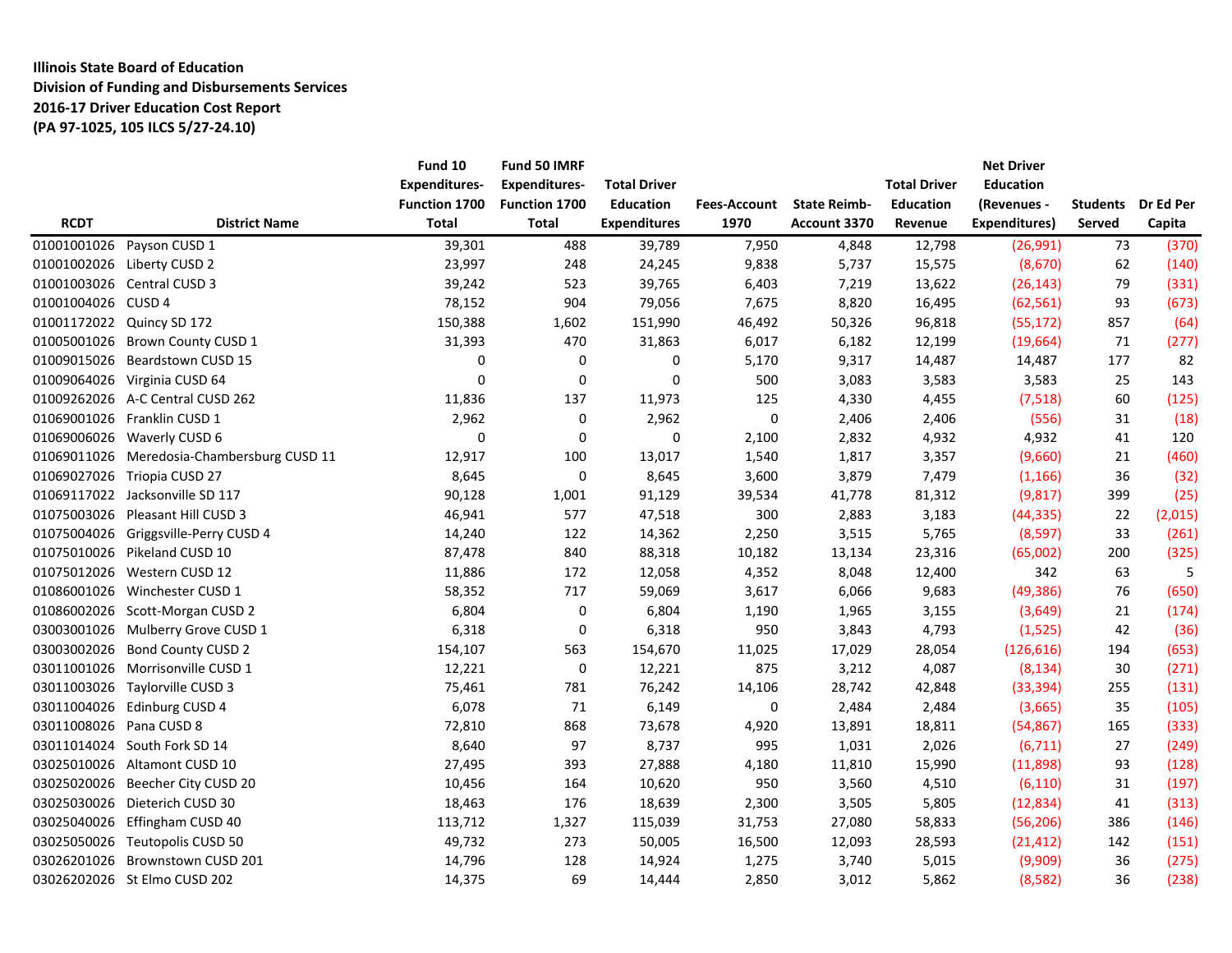|                      |                                             | Fund 10<br><b>Expenditures-</b> | Fund 50 IMRF<br><b>Expenditures-</b> | <b>Total Driver</b>                     |                             |                                     | <b>Total Driver</b>         | <b>Net Driver</b><br><b>Education</b> |                           |                     |
|----------------------|---------------------------------------------|---------------------------------|--------------------------------------|-----------------------------------------|-----------------------------|-------------------------------------|-----------------------------|---------------------------------------|---------------------------|---------------------|
| <b>RCDT</b>          | <b>District Name</b>                        | Function 1700<br><b>Total</b>   | Function 1700<br><b>Total</b>        | <b>Education</b><br><b>Expenditures</b> | <b>Fees-Account</b><br>1970 | <b>State Reimb-</b><br>Account 3370 | <b>Education</b><br>Revenue | (Revenues -<br>Expenditures)          | <b>Students</b><br>Served | Dr Ed Per<br>Capita |
| 03026203026          | Vandalia CUSD 203                           | 82,082                          | 461                                  | 82,543                                  | 500                         | 14,654                              | 15,154                      | (67, 389)                             | 179                       | (376)               |
| 03026204026          | Ramsey CUSD 204                             | 14,343                          | 171                                  | 14,514                                  | 1,405                       | 4,520                               | 5,925                       | (8,589)                               | 47                        | (183)               |
| 03068002026          | Panhandle CUSD 2                            | 17,226                          | 192                                  | 17,418                                  | 3,999                       | 4,674                               | 8,673                       | (8, 745)                              | 69                        | (127)               |
| 03068003026          | Hillsboro CUSD 3                            | 62,241                          | 678                                  | 62,919                                  | 12,450                      | 22,413                              | 34,863                      | (28,056)                              | 214                       | (131)               |
| 03068012026          | Litchfield CUSD 12                          | 105,432                         | 1,363                                | 106,795                                 | 7,655                       | 0                                   | 7,655                       | (99, 140)                             | 158                       | (627)               |
| 03068022026          | Nokomis CUSD 22                             | 46,549                          | 527                                  | 47,076                                  | 2,100                       | 5,248                               | 7,348                       | (39, 728)                             | 41                        | (969)               |
| 04004100026          | Belvidere CUSD 100                          | 193,760                         | 2,242                                | 196,002                                 | 34,380                      | 36,342                              | 70,722                      | (125, 280)                            | 494                       | (254)               |
|                      | 04101122022 Harlem UD 122                   | 184,646                         | 1,121                                | 185,767                                 | 0                           | 52,085                              | 52,085                      | (133, 682)                            | 358                       | (373)               |
| 04101205025          | Rockford SD 205                             | 668,355                         | 7,839                                | 676,194                                 | 48,948                      | 282,657                             | 331,605                     | (344, 589)                            | 2011                      | (171)               |
|                      | 04101207016 Hononegah CHD 207               | 82,785                          | 760                                  | 83,545                                  | 27,303                      | 28,813                              | 56,116                      | (27, 429)                             | 246                       | (112)               |
|                      | 04101323026 Winnebago CUSD 323              | 48,258                          | 472                                  | 48,730                                  | 11,510                      | 11,256                              | 22,766                      | (25,964)                              | 105                       | (247)               |
| 05016202017          | Evanston Twp HSD 202                        | 0                               | 0                                    | 0                                       | 0                           | 27,336                              | 27,336                      | 27,336                                | 145                       | 189                 |
| 05016203017          | New Trier Twp HSD 203                       | 169,803                         | 3,243                                | 173,046                                 | 0                           | 26,537                              | 26,537                      | (146, 509)                            | 140                       | (1,046)             |
| 05016207017          | Maine Township HSD 207                      | 647,423                         | 8,021                                | 655,444                                 | 94,859                      | 122,031                             | 216,890                     | (438, 554)                            | 624                       | (703)               |
|                      | 05016211017 Township HSD 211                | 1,291,592                       | 14,455                               | 1,306,047                               | 91,376                      | 225,889                             | 317,265                     | (988, 782)                            | 1232                      | (803)               |
|                      | 05016214017 Township HSD 214                | 1,378,294                       | 16,512                               | 1,394,806                               | 129,076                     | 166,024                             | 295,100                     | (1,099,706)                           | 1074                      | (1,024)             |
| 05016219017          | Niles Twp HSD 219                           | 259,081                         | 2,679                                | 261,760                                 | 16,120                      | 40,600                              | 56,720                      | (205, 040)                            | 108                       | (1,899)             |
| 05016225017          | Northfield Twp HSD 225                      | 789,337                         | 9,880                                | 799,217                                 | 76,933                      | 109,931                             | 186,864                     | (612, 353)                            | 338                       | (1,812)             |
|                      | 06016200013 Oak Park - River Forest SD 200  | 944,939                         | 12,452                               | 957,391                                 | 80                          | 157,536                             | 157,616                     | (799, 775)                            | 976                       | (819)               |
|                      | 06016201017 J S Morton HSD 201              | 27,449                          | 254                                  | 27,703                                  | 3,600                       | 27,449                              | 31,049                      | 3,346                                 | 279                       | 12                  |
| 06016204017          | Lyons Twp HSD 204                           | 693,654                         | 15,751                               | 709,405                                 | 61,648                      | 104,997                             | 166,645                     | (542, 760)                            | 621                       | (874)               |
|                      | 06016208017 Riverside-Brookfield Twp SD 208 | 67,210                          | 0                                    | 67,210                                  | 43,529                      | 32,296                              | 75,825                      | 8,615                                 | 274                       | 31                  |
| 06016209017          | Proviso Twp HSD 209                         | 126,995                         | 1,266                                | 128,261                                 | 44,093                      | 90,171                              | 134,264                     | 6,003                                 | 1240                      | 5                   |
|                      | 06016212016 Leyden CHSD 212                 | 276,945                         | 2,584                                | 279,529                                 | 125,400                     | 74,580                              | 199,980                     | (79, 549)                             | 912                       | (87)                |
|                      | 06016234016 Ridgewood CHSD 234              | 20,660                          | 490                                  | 21,150                                  | 10,525                      | 19,451                              | 29,976                      | 8,826                                 | 132                       | 67                  |
| 06016401026          | Elmwood Park CUSD 401                       | 7,704                           | 0                                    | 7,704                                   | 26,794                      | 25,418                              | 52,212                      | 44,508                                | 233                       | 191                 |
| 07016205017          | Thornton Twp HSD 205                        | 162,138                         | 1,952                                | 164,090                                 | (250)                       | 94,214                              | 93,964                      | (70, 126)                             | 1076                      | (65)                |
| 07016206017          | Bloom Twp HSD 206                           | 204,629                         | 2,572                                | 207,201                                 | 54,740                      | 39,551                              | 94,291                      | (112, 910)                            | 224                       | (504)               |
| 07016210017          | Lemont Twp HSD 210                          | 287,717                         | 3,153                                | 290,870                                 | 0                           | 28,696                              | 28,696                      | (262, 174)                            | 350                       | (749)               |
|                      | 07016215017 Thornton Fractional Twp HSD 215 | 333,596                         | 3,945                                | 337,541                                 | 14,745                      | 37,746                              | 52,491                      | (285,050)                             | 653                       | (437)               |
|                      | 07016217016 Argo CHSD 217                   | 123,549                         | 1,510                                | 125,059                                 | 23,319                      | 57,856                              | 81,175                      | (43,884)                              | 554                       | (79)                |
| 07016218016 CHSD 218 |                                             | 1,336,959                       | 15,672                               | 1,352,631                               | 134,314                     | 246,751                             | 381,065                     | (971, 566)                            | 1336                      | (727)               |
|                      | 07016220017 Reavis Twp HSD 220              | 0                               | 0                                    | 0                                       | 0                           | 70,382                              | 70,382                      | 70,382                                | 408                       | 173                 |
|                      | 07016227017 Rich Twp HSD 227                | 165,731                         | 1,323                                | 167,054                                 | (112)                       | 88,390                              | 88,278                      | (78, 776)                             | 951                       | (83)                |
|                      | 07016228016 Bremen CHSD 228                 | 153,076                         | 2,104                                | 155,180                                 | 113,968                     | 162,567                             | 276,535                     | 121,355                               | 1462                      | 83                  |
|                      | 07016229016 Oak Lawn CHSD 229               | 0                               | 0                                    | 0                                       | 52,614                      | 46,596                              | 99,210                      | 99,210                                | 375                       | 265                 |
|                      | 07016230013 Cons HSD 230                    | 843,491                         | 10,101                               | 853,592                                 | 63,015                      | 149,002                             | 212,017                     | (641, 575)                            | 942                       | (681)               |
|                      | 07016231016 Evergreen Park CHSD 231         | 35,359                          | 415                                  | 35,774                                  | 11,943                      | 19,644                              | 31,587                      | (4, 187)                              | 179                       | (23)                |
|                      | 07016233016 Homewood Flossmoor CHSD 233     | 220,431                         | 2,980                                | 223,411                                 | 37,195                      | 61,161                              | 98,356                      | (125, 055)                            | 638                       | (196)               |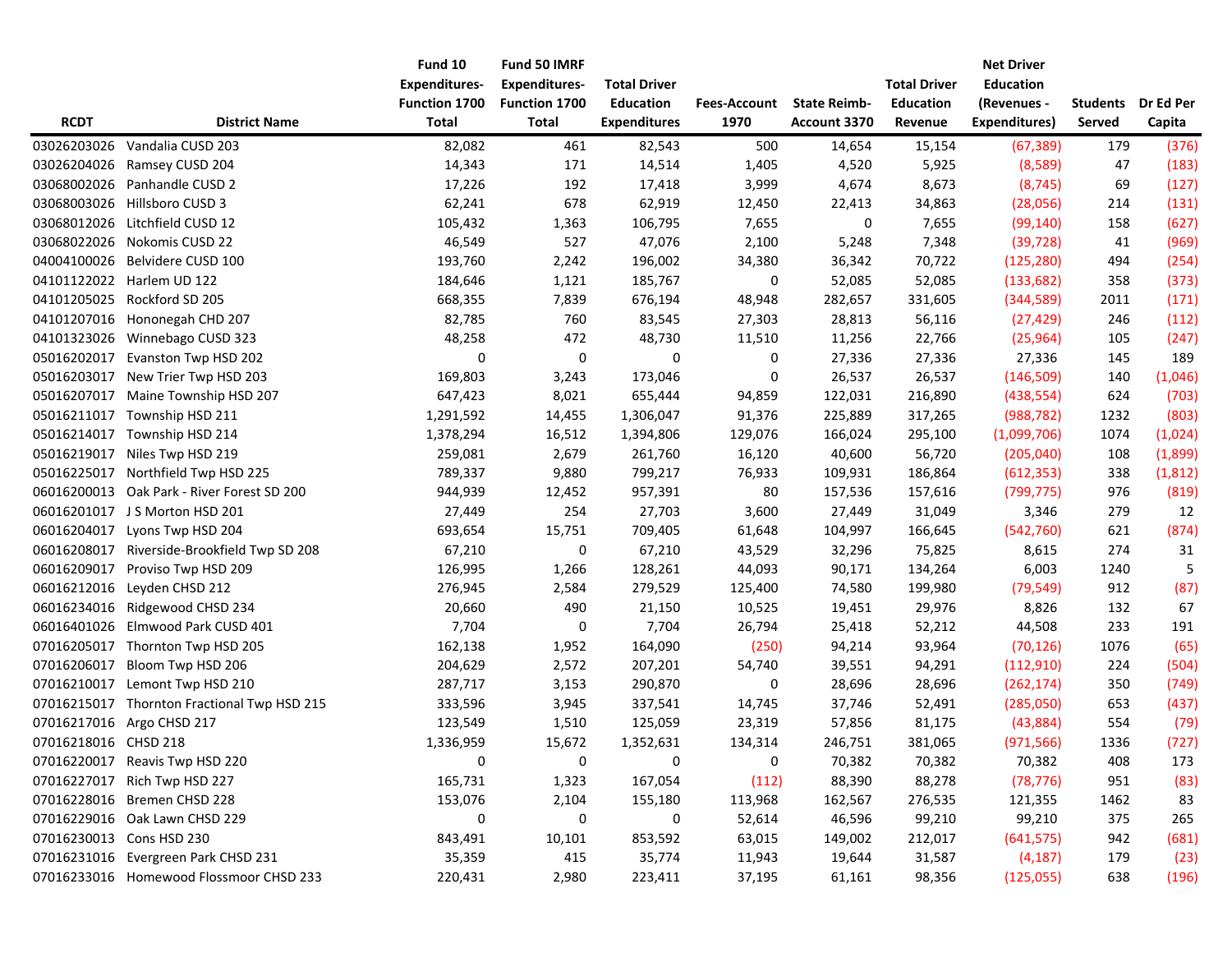| <b>RCDT</b>              | <b>District Name</b>                         | Fund 10<br><b>Expenditures-</b><br><b>Function 1700</b><br><b>Total</b> | Fund 50 IMRF<br><b>Expenditures-</b><br>Function 1700<br><b>Total</b> | <b>Total Driver</b><br><b>Education</b><br><b>Expenditures</b> | <b>Fees-Account</b><br>1970 | <b>State Reimb-</b><br>Account 3370 | <b>Total Driver</b><br><b>Education</b><br>Revenue | <b>Net Driver</b><br><b>Education</b><br>(Revenues -<br><b>Expenditures)</b> | <b>Students</b><br>Served | Dr Ed Per<br>Capita |
|--------------------------|----------------------------------------------|-------------------------------------------------------------------------|-----------------------------------------------------------------------|----------------------------------------------------------------|-----------------------------|-------------------------------------|----------------------------------------------------|------------------------------------------------------------------------------|---------------------------|---------------------|
| 08008308026              | Eastland CUSD 308                            | 36,144                                                                  | 355                                                                   | 36,499                                                         | 2,450                       | 6,891                               | 9,341                                              | (27, 158)                                                                    | 50                        | (543)               |
| 08008314026              | West Carroll CUSD 314                        | 76,829                                                                  | 854                                                                   | 77,683                                                         | 6,645                       | 10,831                              | 17,476                                             | (60, 207)                                                                    | 66                        | (912)               |
| 08008399026              | Chadwick-Milledgeville CUSD 399              | 32,692                                                                  | 379                                                                   | 33,071                                                         | 5,785                       | 5,870                               | 11,655                                             | (21, 416)                                                                    | 49                        | (437)               |
|                          | 08043119022 East Dubuque USD 119             | 33,648                                                                  | 0                                                                     | 33,648                                                         | 2,500                       | 8,563                               | 11,063                                             | (22, 585)                                                                    | 57                        | (396)               |
|                          | 08043120022 Galena USD 120                   | 79,669                                                                  | 822                                                                   | 80,491                                                         | 3,375                       | 7,506                               | 10,881                                             | (69, 610)                                                                    | 48                        | (1,450)             |
|                          | 08043205026 Warren CUSD 205                  | 27,065                                                                  | 324                                                                   | 27,389                                                         | 2,292                       | 4,294                               | 6,586                                              | (20, 803)                                                                    | 26                        | (800)               |
|                          | 08043206026 Stockton CUSD 206                | 16,531                                                                  | 140                                                                   | 16,671                                                         | 2,250                       | 6,997                               | 9,247                                              | (7, 424)                                                                     | 58                        | (128)               |
|                          | 08043210026 River Ridge CUSD 210             | 49,310                                                                  | 582                                                                   | 49,892                                                         | 1,800                       | 5,679                               | 7,479                                              | (42, 413)                                                                    | 68                        | (624)               |
|                          | 08043211026 Scales Mound CUSD 211            | 4,529                                                                   | 50                                                                    | 4,579                                                          | 550                         | 1,965                               | 2,515                                              | (2,064)                                                                      | 13                        | (159)               |
|                          | 08089145022 Freeport SD 145                  | 124,992                                                                 | 1,261                                                                 | 126,253                                                        | 17,610                      | 33,061                              | 50,671                                             | (75, 582)                                                                    | 204                       | (371)               |
|                          | 08089200026 Pearl City CUSD 200              | 49,407                                                                  | 525                                                                   | 49,932                                                         | 8,000                       | 5,541                               | 13,541                                             | (36, 391)                                                                    | 46                        | (791)               |
| 08089201026              | Dakota CUSD 201                              | 20,580                                                                  | 0                                                                     | 20,580                                                         | 0                           | 0                                   | 0                                                  | (20, 580)                                                                    | 58                        | (355)               |
| 08089202026              | Lena Winslow CUSD 202                        | 26,683                                                                  | 283                                                                   | 26,966                                                         | 5,536                       | 9,532                               | 15,068                                             | (11,898)                                                                     | 49                        | (243)               |
|                          | 08089203026 Orangeville CUSD 203             | 16,192                                                                  | 202                                                                   | 16,394                                                         | 6,130                       | 3,489                               | 9,619                                              | (6, 775)                                                                     | 28                        | (242)               |
|                          | 09010001026 Fisher CUSD 1                    | 15,612                                                                  | 126                                                                   | 15,738                                                         | 3,898                       | 7,065                               | 10,963                                             | (4, 775)                                                                     | 75                        | (64)                |
|                          | 09010003026 Mahomet-Seymour CUSD 3           | 38,669                                                                  | 495                                                                   | 39,164                                                         | 45,473                      | 30,878                              | 76,351                                             | 37,187                                                                       | 346                       | 107                 |
|                          | 09010004026 Champaign CUSD 4                 | 220,476                                                                 | 2,003                                                                 | 222,479                                                        | 35,850                      | 77,425                              | 113,275                                            | (109, 204)                                                                   | 723                       | (151)               |
|                          | 09010007026 Tolono CUSD 7                    | 90,079                                                                  | 649                                                                   | 90,728                                                         | 0                           | 18,607                              | 18,607                                             | (72, 121)                                                                    | 269                       | (268)               |
|                          | 09010008026 Heritage CUSD 8                  | 31,966                                                                  | 394                                                                   | 32,360                                                         | 6,770                       | 5,834                               | 12,604                                             | (19, 756)                                                                    | 57                        | (347)               |
|                          | 09010116022 Urbana SD 116                    | 157,842                                                                 | 3,096                                                                 | 160,938                                                        | 9,125                       | 35,599                              | 44,724                                             | (116, 214)                                                                   | 274                       | (424)               |
|                          | 09010193017 Rantoul Township HSD 193         | 0                                                                       | 0                                                                     | $\pmb{0}$                                                      | 2,955                       | 21,533                              | 24,488                                             | 24,488                                                                       | 248                       | 99                  |
|                          | 09010305016 St Joseph Ogden CHSD 305         | 74,811                                                                  | 814                                                                   | 75,625                                                         | 10,288                      | 15,682                              | 25,970                                             | (49, 655)                                                                    | 198                       | (251)               |
|                          | 09027005026 Gibson City-Melvin-Sibley CUSD 5 | $\mathbf 0$                                                             | $\boldsymbol{0}$                                                      | 0                                                              | 7,500                       | 16,417                              | 23,917                                             | 23,917                                                                       | 54                        | 443                 |
|                          | 09027010026 Paxton-Buckley-Loda CUD 10       | 95,799                                                                  | 1,024                                                                 | 96,823                                                         | 6,295                       | 17,492                              | 23,787                                             | (73,036)                                                                     | 154                       | (474)               |
|                          | 11012002C26 Marshall CUSD 2C                 | 37,401                                                                  | $\pmb{0}$                                                             | 37,401                                                         | $\pmb{0}$                   | 15,566                              | 15,566                                             | (21, 835)                                                                    | 154                       | (142)               |
|                          | 11012003C26 Martinsville CUSD 3C             | 15,510                                                                  | 140                                                                   | 15,650                                                         | 1,875                       | 4,684                               | 6,559                                              | (9,091)                                                                      | 25                        | (364)               |
|                          | 11012004C26 Casey-Westfield CUSD 4C          | 9,817                                                                   | 83                                                                    | 9,900                                                          | 5,540                       | 10,293                              | 15,833                                             | 5,933                                                                        | 104                       | 57                  |
|                          | 11015001026 Charleston CUSD 1                | 998                                                                     | 0                                                                     | 998                                                            | 30,906                      | 29,870                              | 60,776                                             | 59,778                                                                       | 223                       | 268                 |
|                          | 11015002026 Mattoon CUSD 2                   | 0                                                                       | 0                                                                     | 0                                                              | 0                           | 39,210                              | 39,210                                             | 39,210                                                                       | 486                       | 81                  |
|                          | 11015005026 Oakland CUSD 5                   | 8,646                                                                   | 65                                                                    | 8,711                                                          | 1,200                       | 2,094                               | 3,294                                              | (5, 417)                                                                     | 31                        | (175)               |
|                          | 11018003026 Neoga CUSD 3                     | 25,464                                                                  | 277                                                                   | 25,741                                                         | 7,087                       | 6,050                               | 13,137                                             | (12,604)                                                                     | 78                        | (162)               |
|                          | 11018077026 Cumberland CUSD 77               | 74,090                                                                  | 1,011                                                                 | 75,101                                                         | 2,080                       | 9,558                               | 11,638                                             | (63, 463)                                                                    | 65                        | (976)               |
|                          | 11021301026 Tuscola CUSD 301                 | 0                                                                       | 0                                                                     | $\pmb{0}$                                                      | 4,145                       | 8,886                               | 13,031                                             | 13,031                                                                       | 142                       | 92                  |
|                          | 11021302026 Villa Grove CUSD 302             | 0                                                                       | $\boldsymbol{0}$                                                      | $\mathbf 0$                                                    | 3,647                       | 6,756                               | 10,403                                             | 10,403                                                                       | 41                        | 254                 |
|                          | 11021305026 Arthur CUSD 305                  | 9,799                                                                   | 107                                                                   | 9,906                                                          | 0                           | 11,063                              | 11,063                                             | 1,157                                                                        | 186                       | 6                   |
|                          | 11021306026 Arcola CUSD 306                  | 31,308                                                                  | 336                                                                   | 31,644                                                         | 1,450                       | 6,604                               | 8,054                                              | (23, 590)                                                                    | 106                       | (223)               |
|                          | 11023001026 Shiloh CUSD 1                    | 0                                                                       | 0                                                                     | 0                                                              | 310                         | 5,757                               | 6,067                                              | 6,067                                                                        | 33                        | 184                 |
|                          | 11023003026 Kansas CUSD 3                    | 13,468                                                                  | 148                                                                   | 13,616                                                         | 375                         | 2,458                               | 2,833                                              | (10, 783)                                                                    | 32                        | (337)               |
| 11023004026 Paris CUSD 4 |                                              | 0                                                                       | $\mathbf 0$                                                           | 0                                                              | $\pmb{0}$                   | 8,167                               | 8,167                                              | 8,167                                                                        | 67                        | 122                 |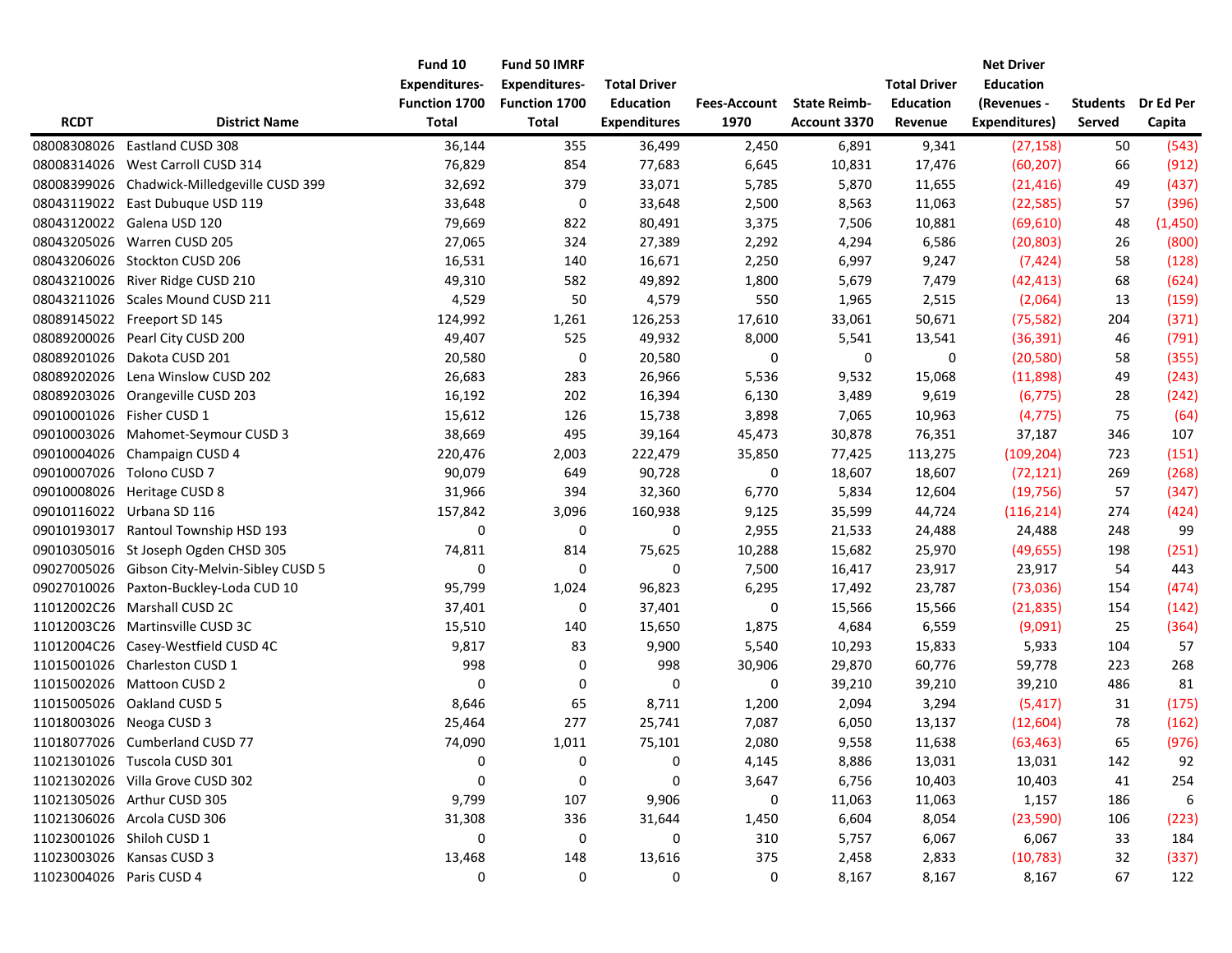|                          |                                         | Fund 10              | Fund 50 IMRF         |                     |                     |                     |                     | <b>Net Driver</b> |                 |                |
|--------------------------|-----------------------------------------|----------------------|----------------------|---------------------|---------------------|---------------------|---------------------|-------------------|-----------------|----------------|
|                          |                                         | <b>Expenditures-</b> | <b>Expenditures-</b> | <b>Total Driver</b> |                     |                     | <b>Total Driver</b> | <b>Education</b>  |                 |                |
|                          |                                         | <b>Function 1700</b> | Function 1700        | <b>Education</b>    | <b>Fees-Account</b> | <b>State Reimb-</b> | <b>Education</b>    | (Revenues -       | <b>Students</b> | Dr Ed Per      |
| <b>RCDT</b>              | <b>District Name</b>                    | <b>Total</b>         | <b>Total</b>         | <b>Expenditures</b> | 1970                | Account 3370        | Revenue             | Expenditures)     | Served          | Capita         |
| 11023006026              | Edgar County CUD 6                      | 8,015                | 94                   | 8,109               | 3,690               | 2,334               | 6,024               | (2,085)           | 40              | (52)           |
| 11023095025              | Paris-Union SD 95                       | 0                    | $\boldsymbol{0}$     | $\mathbf 0$         | 0                   | 12,010              | 12,010              | 12,010            | 133             | 90             |
| 11070300026              | Sullivan CUSD 300                       | 27,040               | 513                  | 27,553              | 2,400               | 10,940              | 13,340              | (14, 213)         | 166             | (86)           |
| 11070302026              | Okaw Valley CUSD 302                    | 12,320               | 97                   | 12,417              | 1,710               | 4,839               | 6,549               | (5,868)           | 38              | (154)          |
|                          | 11087001026 Windsor CUSD 1              | 27,075               | 375                  | 27,450              | 3,239               | 2,961               | 6,200               | (21, 250)         | 33              | (644)          |
|                          | 11087003A26 Cowden-Herrick CUSD 3A      | 17,180               | 188                  | 17,368              | 3,100               | 4,301               | 7,401               | (9,967)           | 44              | (227)          |
|                          | 11087004026 Shelbyville CUSD 4          | 22,022               | 129                  | 22,151              | 4,500               | 10,570              | 15,070              | (7,081)           | 130             | (54)           |
|                          | 11087005A26 Stewardson-Strasburg CUD 5A | 18,667               | 241                  | 18,908              | 3,800               | 3,524               | 7,324               | (11, 584)         | 21              | (552)          |
|                          | 11087021026 Central A & M CUD 21        | 45,692               | $\pmb{0}$            | 45,692              | 8,400               | 9,420               | 17,820              | (27, 872)         | 64              | (436)          |
|                          | 12013010026 Clay City CUSD 10           | 7,479                | 107                  | 7,586               | 1,030               | 3,041               | 4,071               | (3, 515)          | 12              | (293)          |
|                          | 12013025026 North Clay CUSD 25          | 20,337               | 270                  | 20,607              | 3,750               | 5,905               | 9,655               | (10, 952)         | 76              | (144)          |
|                          | 12013035026 Flora CUSD 35               | 0                    | 0                    | 0                   | 0                   | 11,855              | 11,855              | 11,855            | 168             | 71             |
|                          | 12017001026 Hutsonville CUSD 1          | 14,265               | 0                    | 14,265              | 400                 | 3,212               | 3,612               | (10, 653)         | 55              | (194)          |
|                          | 12017002026 Robinson CUSD 2             | 24,636               | 316                  | 24,952              | 0                   | 17,612              | 17,612              | (7, 340)          | 151             | (49)           |
|                          | 12017003026 Palestine CUSD 3            | 16,588               | 210                  | 16,798              | 1,320               | 3,186               | 4,506               | (12, 292)         | 33              | (372)          |
|                          | 12017004026 Oblong CUSD 4               | 53,224               | 591                  | 53,815              | 2,400               | 5,531               | 7,931               | (45,884)          | 52              | (882)          |
| 12040001026              | Jasper County CUD 1                     | 44,570               | 643                  | 45,213              | 7,730               | 16,794              | 24,524              | (20, 689)         | 169             | (122)          |
| 12051010026              | Red Hill CUSD 10                        | 63,683               | 770                  | 64,453              | 4,100               | 10,554              | 14,654              | (49, 799)         | 90              | (553)          |
| 12051020026              | Lawrence County CUD 20                  | 39,546               | 528                  | 40,074              | 6,730               | 5,818               | 12,548              | (27, 526)         | 91              | (302)          |
| 12080001026              | <b>Richland County CUSD 1</b>           | 49,427               | 635                  | 50,062              | 24,531              | 27,331              | 51,862              | 1,800             | 266             | $\overline{7}$ |
|                          | 13014001026 Carlyle CUSD 1              | 33,631               | 475                  | 34,106              | 12,750              | 10,202              | 22,952              | (11, 154)         | 118             | (95)           |
|                          | 13014003026 Wesclin CUSD 3              | 50,283               | 905                  | 51,188              | 12,400              | 13,675              | 26,075              | (25, 113)         | 150             | (167)          |
|                          | 13014071016 Central CHSD 71             | 25,207               | 0                    | 25,207              | 0                   | 33,528              | 33,528              | 8,321             | 346             | 24             |
|                          | 13041001026 Waltonville CUSD 1          | $\mathbf 0$          | $\boldsymbol{0}$     | $\pmb{0}$           | 0                   | 4,823               | 4,823               | 4,823             | 29              | 166            |
|                          | 13041201017 Mt Vernon Twp HSD 201       | 300,600              | 3,412                | 304,012             | 0                   | 44,702              | 44,702              | (259, 310)        | 329             | (788)          |
| 13041209027              | Woodlawn Unit School District 209       | 45,717               | 163                  | 45,880              | 2,100               | 5,879               | 7,979               | (37,901)          | 40              | (948)          |
| 13041318027              | Bluford Unit School District 318        | 0                    | $\pmb{0}$            | 0                   | 0                   | 4,710               | 4,710               | 4,710             | 28              | 168            |
| 13058100026              | Patoka CUSD 100                         | 13,734               | 137                  | 13,871              | 0                   | 2,262               | 2,262               | (11,609)          | 19              | (611)          |
|                          | 13058200017 Centralia HSD 200           | 200,847              | 2,175                | 203,022             | 0                   | 29,928              | 29,928              | (173,094)         | 205             | (844)          |
|                          | 13058401026 South Central CUD 401       | 21,934               | 230                  | 22,164              | 4,950               | 6,353               | 11,303              | (10, 861)         | 87              | (125)          |
|                          | 13058501026 Sandoval CUSD 501           | 4,302                | 11                   | 4,313               | 0                   | 5,879               | 5,879               | 1,566             | 22              | 71             |
|                          | 13058600016 Salem CHSD 600              | 15,404               | 171                  | 15,575              | 7,110               | 32,693              | 39,803              | 24,228            | 174             | 139            |
| 13058722026 Odin PSD 722 |                                         | 1,683                | 13                   | 1,696               | $\pmb{0}$           | 1,633               | 1,633               | (63)              | 24              | (3)            |
|                          | 13095010026 West Washington Co CUD 10   | 51,552               | 552                  | 52,104              | 4,015               | 5,525               | 9,540               | (42, 564)         | 65              | (655)          |
|                          | 13095099016 Nashville CHSD 99           | 78,397               | 1,021                | 79,418              | 12,700              | 13,859              | 26,559              | (52, 859)         | 190             | (278)          |
|                          | 15016299025 City of Chicago SD 299      | 3,004,650            | 0                    | 3,004,650           | 646,900             | 3,455,711           | 4,102,611           | 1,097,961         | 28321           | 39             |
|                          | 16019424026 Genoa Kingston CUSD 424     | 61,731               | 303                  | 62,034              | 23,525              | 2,859               | 26,384              | (35, 650)         | 113             | (315)          |
|                          | 16019425026 Indian Creek CUSD 425       | 32,804               | 0                    | 32,804              | 2,265               | 4,987               | 7,252               | (25, 552)         | 31              | (824)          |
|                          | 16019426026 Hiawatha CUSD 426           | 3,812                | 50                   | 3,862               | 1,925               | 0                   | 1,925               | (1,937)           | 15              | (129)          |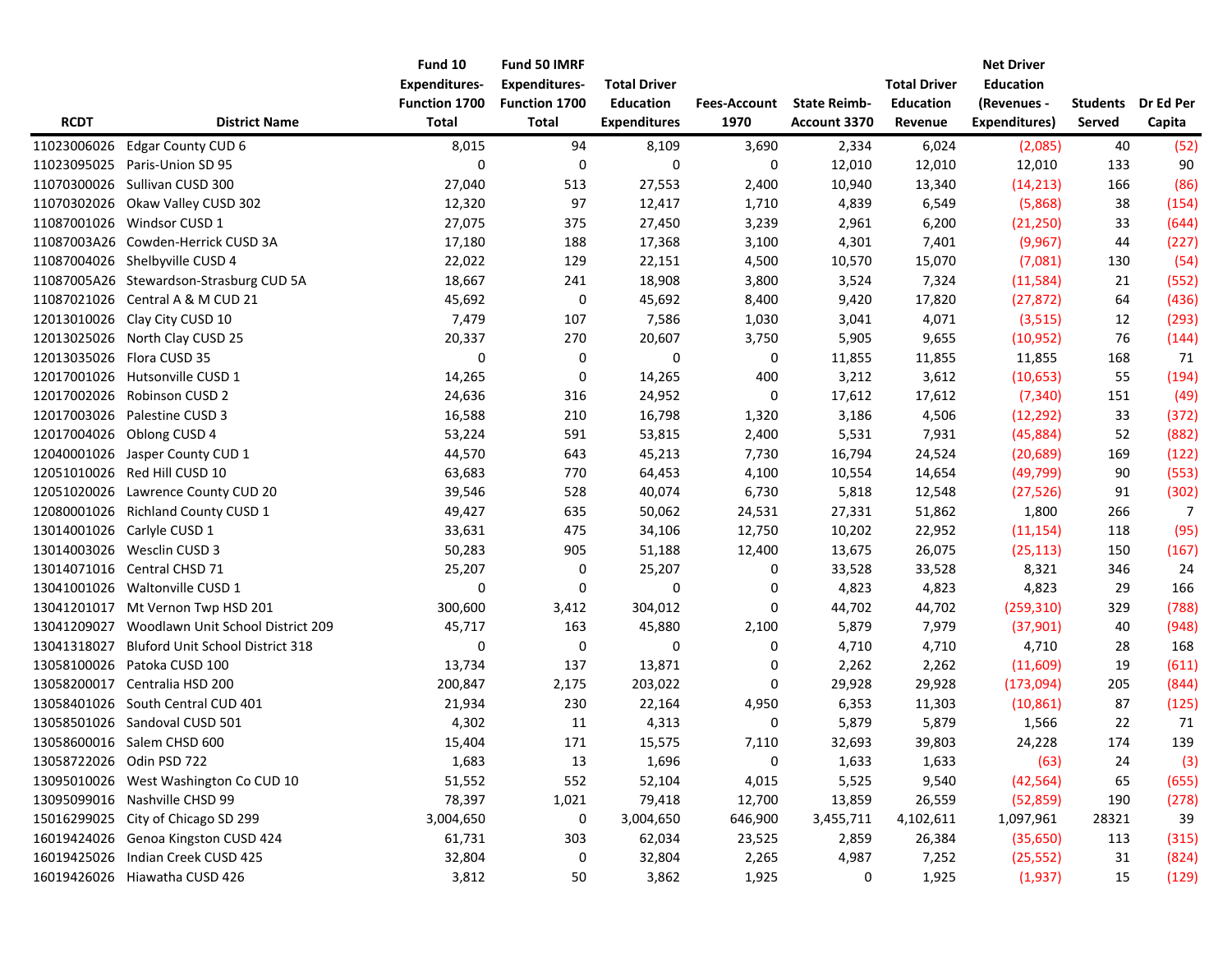| <b>RCDT</b>          | <b>District Name</b>                | Fund 10<br><b>Expenditures-</b><br>Function 1700<br><b>Total</b> | Fund 50 IMRF<br><b>Expenditures-</b><br>Function 1700<br>Total | <b>Total Driver</b><br><b>Education</b><br><b>Expenditures</b> | <b>Fees-Account</b><br>1970 | <b>State Reimb-</b><br>Account 3370 | <b>Total Driver</b><br><b>Education</b><br>Revenue | <b>Net Driver</b><br><b>Education</b><br>(Revenues -<br><b>Expenditures)</b> | <b>Students</b><br>Served | Dr Ed Per<br>Capita |
|----------------------|-------------------------------------|------------------------------------------------------------------|----------------------------------------------------------------|----------------------------------------------------------------|-----------------------------|-------------------------------------|----------------------------------------------------|------------------------------------------------------------------------------|---------------------------|---------------------|
| 16019427026          | Sycamore CUSD 427                   | 259,871                                                          | 2,946                                                          | 262,817                                                        | 0                           | 39,480                              | 39,480                                             | (223, 337)                                                                   | 313                       | (714)               |
| 16019428026          | DeKalb CUSD 428                     | 274,449                                                          | 2,988                                                          | 277,437                                                        | 29,963                      | 57,055                              | 87,018                                             | (190, 419)                                                                   | 338                       | (563)               |
| 16019429026          | Hinckley Big Rock CUSD 429          | 0                                                                | 0                                                              | 0                                                              | 5,652                       | 7,316                               | 12,968                                             | 12,968                                                                       | 46                        | 282                 |
| 16019430026          | Sandwich CUSD 430                   | 4,547                                                            | 0                                                              | 4,547                                                          | 15,741                      | 16,965                              | 32,706                                             | 28,159                                                                       | 142                       | 198                 |
| 16019432026          | Somonauk CUSD 432                   | 48,403                                                           | 415                                                            | 48,818                                                         | 14,145                      | 8,260                               | 22,405                                             | (26, 413)                                                                    | 74                        | (357)               |
| 17020015026          | Clinton CUSD 15                     | 100,013                                                          | 1,258                                                          | 101,271                                                        | 14,038                      | 21,549                              | 35,587                                             | (65, 684)                                                                    | 234                       | (281)               |
| 17020018026          | Blue Ridge CUSD 18                  | 52,119                                                           | 582                                                            | 52,701                                                         | 3,639                       | 8,128                               | 11,767                                             | (40, 934)                                                                    | 72                        | (569)               |
|                      | 17053005026 Woodland CUSD 5         | 0                                                                | 0                                                              | 0                                                              | 0                           | 2,484                               | 2,484                                              | 2,484                                                                        | 46                        | 54                  |
| 17053006J26          | Tri Point CUSD 6-J                  | 3,338                                                            | 0                                                              | 3,338                                                          | 1,300                       | 4,407                               | 5,707                                              | 2,369                                                                        | 25                        | 95                  |
| 17053008026          | Prairie Central CUSD 8              | 0                                                                | 0                                                              | 0                                                              | 18,232                      | 19,890                              | 38,122                                             | 38,122                                                                       | 153                       | 249                 |
| 17053074027          | Flanagan-Cornell Dist 74            | 1,754                                                            | 0                                                              | 1,754                                                          | 2,500                       | 2,355                               | 4,855                                              | 3,101                                                                        | 40                        | 78                  |
| 17053090017          | Pontiac Twp HSD 90                  | 129,699                                                          | 1,525                                                          | 131,224                                                        | 3,963                       | 24,264                              | 28,227                                             | (102, 997)                                                                   | 282                       | (365)               |
| 17053230017          | Dwight Twp HSD 230                  | 0                                                                | 0                                                              | 0                                                              | 2,760                       | 7,455                               | 10,215                                             | 10,215                                                                       | 68                        | 150                 |
|                      | 17054021026 Hartsburg Emden CUSD 21 | 9,851                                                            | 98                                                             | 9,949                                                          | 525                         | 2,078                               | 2,603                                              | (7, 346)                                                                     | 18                        | (408)               |
|                      | 17054023026 Mt Pulaski CUSD 23      | 44,109                                                           | 530                                                            | 44,639                                                         | 1,140                       | 6,736                               | 7,876                                              | (36, 763)                                                                    | 57                        | (645)               |
|                      | 17054404016 Lincoln CHSD 404        | 165,372                                                          | 1,972                                                          | 167,344                                                        | 17,019                      | 28,182                              | 45,201                                             | (122, 143)                                                                   | 282                       | (433)               |
|                      | 17064002026 LeRoy CUSD 2            | 64,396                                                           | 813                                                            | 65,209                                                         | 5,843                       | 6,626                               | 12,469                                             | (52, 740)                                                                    | 103                       | (512)               |
| 17064003026          | Tri Valley CUSD 3                   | 37,187                                                           | 528                                                            | 37,715                                                         | 7,850                       | 5,654                               | 13,504                                             | (24, 211)                                                                    | 91                        | (266)               |
| 17064004026          | Heyworth CUSD 4                     | 78,102                                                           | 1,112                                                          | 79,214                                                         | 10,750                      | 7,342                               | 18,092                                             | (61, 122)                                                                    | 56                        | (1,091)             |
|                      | 17064005026 McLean County USD 5     | 22,983                                                           | 315                                                            | 23,298                                                         | 85,690                      | 61,642                              | 147,332                                            | 124,034                                                                      | 788                       | 157                 |
| 17064007026          | Lexington CUSD 7                    | 20,343                                                           | 261                                                            | 20,604                                                         | 5,650                       | 4,243                               | 9,893                                              | (10, 711)                                                                    | 27                        | (397)               |
| 17064016026          | Olympia CUSD 16                     | 29,495                                                           | 328                                                            | 29,823                                                         | 7,256                       | 10,383                              | 17,639                                             | (12, 184)                                                                    | 76                        | (160)               |
| 17064019026          | Ridgeview CUSD 19                   | 70,915                                                           | 951                                                            | 71,866                                                         | 5,225                       | 5,264                               | 10,489                                             | (61, 377)                                                                    | 47                        | (1, 306)            |
| 17064087025          | Bloomington SD 87                   | 33,955                                                           | 449                                                            | 34,404                                                         | 12,000                      | 5,125                               | 17,125                                             | (17, 279)                                                                    | 29                        | (596)               |
|                      | 19022086017 Hinsdale Twp HSD 86     | 19,340                                                           | 732                                                            | 20,072                                                         | 292,151                     | 80,160                              | 372,311                                            | 352,239                                                                      | 406                       | 868                 |
| 19022087017          | Glenbard Twp HSD 87                 | $\mathbf 0$                                                      | 0                                                              | 0                                                              | 389,211                     | 197,708                             | 586,919                                            | 586,919                                                                      | 1465                      | 401                 |
|                      | 19022088016 DuPage HSD 88           | 225,790                                                          | 11,117                                                         | 236,907                                                        | 92,047                      | 132,520                             | 224,567                                            | (12, 340)                                                                    | 1218                      | (10)                |
| 19022094016 CHSD 94  |                                     | 0                                                                | 0                                                              | 0                                                              | 0                           | 42,966                              | 42,966                                             | 42,966                                                                       | 496                       | 87                  |
| 19022099016 CHSD 99  |                                     | 903,227                                                          | 10,972                                                         | 914,199                                                        | 84,771                      | 118,256                             | 203,027                                            | (711, 172)                                                                   | 616                       | (1, 155)            |
|                      | 19022100016 Fenton CHSD 100         | 171,542                                                          | 1,824                                                          | 173,366                                                        | 48,505                      | 39,143                              | 87,648                                             | (85, 718)                                                                    | 462                       | (186)               |
|                      | 19022108016 Lake Park CHSD 108      | 369,859                                                          | 4,047                                                          | 373,906                                                        | 87,525                      | 101,100                             | 188,625                                            | (185, 281)                                                                   | 520                       | (356)               |
| 19022200026 CUSD 200 |                                     | 517,329                                                          | 4,921                                                          | 522,250                                                        | 94,887                      | 104,876                             | 199,763                                            | (322, 487)                                                                   | 591                       | (546)               |
| 19022201026 CUSD 201 |                                     | 95,064                                                           | 60                                                             | 95,124                                                         | 11,042                      | 21,967                              | 33,009                                             | (62, 115)                                                                    | 90                        | (690)               |
|                      | 19022202026 Lisle CUSD 202          | 208,159                                                          | 2,196                                                          | 210,355                                                        | 38,174                      | 23,001                              | 61,175                                             | (149, 180)                                                                   | 178                       | (838)               |
|                      | 19022203026 Naperville CUSD 203     | 0                                                                | 0                                                              | 0                                                              | 69,979                      | 134,763                             | 204,742                                            | 204,742                                                                      | 753                       | 272                 |
|                      | 19022204026 Indian Prairie CUSD 204 | 0                                                                | 0                                                              | 0                                                              | 172,966                     | 139,727                             | 312,693                                            | 312,693                                                                      | 843                       | 371                 |
|                      | 19022205026 Elmhurst SD 205         | 148,289                                                          | 2,000                                                          | 150,289                                                        | 98,070                      | 88,321                              | 186,391                                            | 36,102                                                                       | 400                       | 90                  |
|                      | 20024001026 Edwards County CUSD 1   | 54,309                                                           | 486                                                            | 54,795                                                         | 5,300                       | 11,913                              | 17,213                                             | (37, 582)                                                                    | 112                       | (336)               |
|                      | 20030007026 Gallatin CUSD 7         | 0                                                                | 0                                                              | 0                                                              | 1,100                       | 8,917                               | 10,017                                             | 10,017                                                                       | 54                        | 186                 |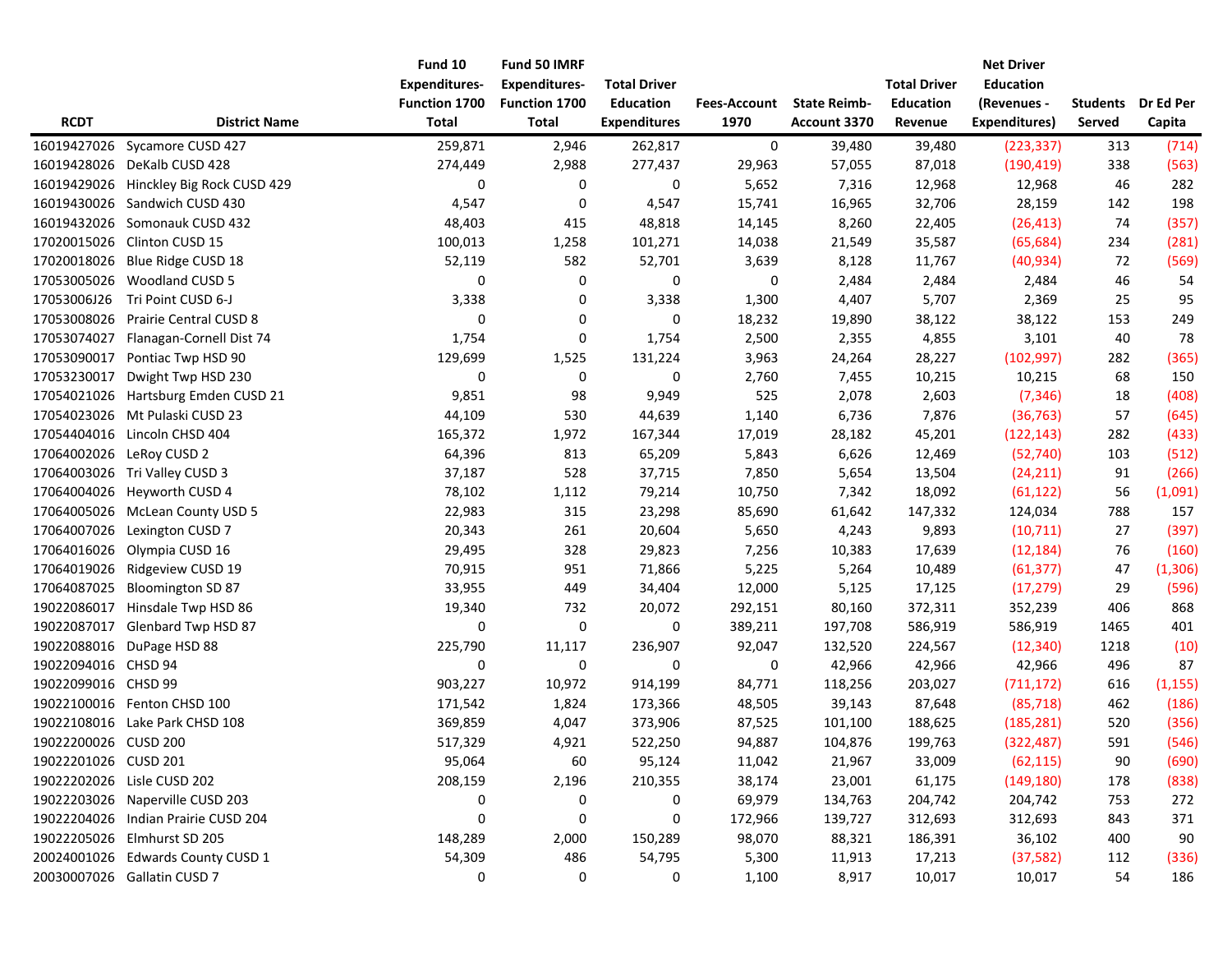|                         |                                              | Fund 10<br><b>Expenditures-</b> | Fund 50 IMRF<br><b>Expenditures-</b> | <b>Total Driver</b> |                     |                     | <b>Total Driver</b> | <b>Net Driver</b><br><b>Education</b> |                 |           |
|-------------------------|----------------------------------------------|---------------------------------|--------------------------------------|---------------------|---------------------|---------------------|---------------------|---------------------------------------|-----------------|-----------|
|                         |                                              | Function 1700                   | Function 1700                        | <b>Education</b>    | <b>Fees-Account</b> | <b>State Reimb-</b> | <b>Education</b>    | (Revenues -                           | <b>Students</b> | Dr Ed Per |
| <b>RCDT</b>             | <b>District Name</b>                         | <b>Total</b>                    | <b>Total</b>                         | <b>Expenditures</b> | 1970                | Account 3370        | Revenue             | Expenditures)                         | Served          | Capita    |
| 20033010026             | Hamilton Co CUSD 10                          | 0                               | 0                                    | 0                   | 9,944               | 11,014              | 20,958              | 20,958                                | 166             | 126       |
| 20035001026             | Hardin County CUSD 1                         | 21,713                          | 300                                  | 22,013              | 20                  | 6,987               | 7,007               | (15,006)                              | 72              | (208)     |
| 20076001026             | Pope Co CUD 1                                | 27,652                          | 0                                    | 27,652              | 1,830               | 5,480               | 7,310               | (20, 342)                             | 47              | (433)     |
| 20083001026             | Galatia CUSD 1                               | 31,224                          | 412                                  | 31,636              | 1,500               | 4,079               | 5,579               | (26,057)                              | 51              | (511)     |
| 20083002026             | Carrier Mills-Stonefort CUSD 2               | 70,399                          | 747                                  | 71,146              | 0                   | 3,543               | 3,543               | (67, 603)                             | 39              | (1,733)   |
|                         | 20083003026 Harrisburg CUSD 3                | 0                               | 0                                    | 0                   | 16,495              | 21,556              | 38,051              | 38,051                                | 175             | 217       |
|                         | 20083004026 Eldorado CUSD 4                  | 61,489                          | 562                                  | 62,051              | 1,140               | 11,124              | 12,264              | (49, 787)                             | 112             | (445)     |
| 20093348026             | Wabash CUSD 348                              | 0                               | 0                                    | 0                   | 5,750               | 17,566              | 23,316              | 23,316                                | 216             | 108       |
|                         | 20096100026 Wayne City CUSD 100              | 13,550                          | 142                                  | 13,692              | 0                   | 6,366               | 6,366               | (7, 326)                              | 60              | (122)     |
| 20096200026             | North Wayne CUSD 200                         | 24,584                          | 0                                    | 24,584              | 1,775               | 4,761               | 6,536               | (18,048)                              | 37              | (488)     |
|                         | 20096225016 Fairfield Comm H S Dist 225      | 0                               | 0                                    | 0                   | 0                   | 16,613              | 16,613              | 16,613                                | 190             | 87        |
| 20097001026             | Grayville CUSD 1                             | 4,465                           | 33                                   | 4,498               | 0                   | 3,544               | 3,544               | (954)                                 | 25              | (38)      |
|                         | 20097003026 Norris City-Omaha-Enfield CUSD 3 | 0                               | 0                                    | 0                   | 0                   | 7,455               | 7,455               | 7,455                                 | 87              | 86        |
|                         | 20097005026 Carmi-White County CUSD 5        | 83,571                          | 1,026                                | 84,597              | 3,696               | 14,309              | 18,005              | (66, 592)                             | 119             | (560)     |
|                         | 21028099026 Christopher USD 99               | 0                               | 0                                    | 0                   | 0                   | 7,029               | 7,029               | 7,029                                 | 71              | 99        |
| 21028103013             | Benton Cons HSD 103                          | 108,379                         | 1,053                                | 109,432             | 6,390               | 19,825              | 26,215              | (83, 217)                             | 245             | (340)     |
| 21028168026             | Frankfort CUSD 168                           | 261,533                         | 1,726                                | 263,259             | 2,750               | 18,314              | 21,064              | (242, 195)                            | 142             | (1,706)   |
|                         | 21028174026 Thompsonville CUSD 174           | 18,409                          | 188                                  | 18,597              | 1,750               | 5,638               | 7,388               | (11, 209)                             | 39              | (287)     |
|                         | 21028188026 Zeigler-Royalton CUSD 188        | 46,103                          | 530                                  | 46,633              | $\boldsymbol{0}$    | 6,208               | 6,208               | (40, 425)                             | 41              | (986)     |
| 21028196026             | Sesser-Valier CUSD 196                       | 57,962                          | 602                                  | 58,564              | 825                 | 8,575               | 9,400               | (49, 164)                             | 83              | (592)     |
|                         | 21044001026 Goreville CUD 1                  | 58,218                          | 752                                  | 58,970              | $\boldsymbol{0}$    | 6,424               | 6,424               | (52, 546)                             | 66              | (796)     |
|                         | 21044133017 Vienna HSD 133                   | 44,386                          | 533                                  | 44,919              | 5,969               | 12,657              | 18,626              | (26, 293)                             | 169             | (156)     |
| 21061001026 Massac UD 1 |                                              | $\mathbf 0$                     | $\pmb{0}$                            | 0                   | $\boldsymbol{0}$    | 19,279              | 19,279              | 19,279                                | 220             | 88        |
|                         | 21061038026 Joppa-Maple Grove UD 38          | 13,763                          | 195                                  | 13,958              | 550                 | 1,914               | 2,464               | (11, 494)                             | 27              | (426)     |
|                         | 21100001026 Johnston City CUSD 1             | 60,192                          | 632                                  | 60,824              | 12,030              | 9,948               | 21,978              | (38, 846)                             | 74              | (525)     |
|                         | 21100002026 Marion CUSD 2                    | $\mathbf 0$                     | 0                                    | 0                   | 12,300              | 30,144              | 42,444              | 42,444                                | 231             | 184       |
|                         | 21100003026 Crab Orchard CUSD 3              | 13,135                          | 1                                    | 13,136              | 1,650               | 4,536               | 6,186               | (6,950)                               | 36              | (193)     |
|                         | 21100004026 Herrin CUSD 4                    | 0                               | $\pmb{0}$                            | 0                   | 27,683              | 26,710              | 54,393              | 54,393                                | 202             | 269       |
|                         | 21100005026 Carterville CUSD 5               | 74,753                          | 728                                  | 75,481              | 0                   | 20,703              | 20,703              | (54, 778)                             | 243             | (225)     |
|                         | 24032001026 Coal City CUSD 1                 | 0                               | 0                                    | 0                   | 15,350              | 19,394              | 34,744              | 34,744                                | 158             | 220       |
|                         | 24032073017 Gardner S Wilmington Twp HSD 73  | 72,769                          | 846                                  | 73,615              | 4,480               | 7,229               | 11,709              | (61, 906)                             | 57              | (1,086)   |
|                         | 24032101016 Morris CHSD 101                  | 0                               | 0                                    | 0                   | 20,176              | 31,348              | 51,524              | 51,524                                | 302             | 171       |
|                         | 24032111016 Minooka CHSD 111                 | 732,241                         | $\pmb{0}$                            | 732,241             | 74,560              | 71,515              | 146,075             | (586, 166)                            | 536             | (1,094)   |
|                         | 24047018016 Newark CHSD 18                   | 32,908                          | 431                                  | 33,339              | 3,200               | 5,125               | 8,325               | (25, 014)                             | 41              | (610)     |
|                         | 24047088026 Plano CUSD 88                    | 60,383                          | 775                                  | 61,158              | 15,834              | 16,849              | 32,683              | (28, 475)                             | 128             | (222)     |
|                         | 24047115026 Yorkville CUSD 115               | 13,093                          | 0                                    | 13,093              | 0                   | 26,710              | 26,710              | 13,617                                | 223             | 61        |
| 24047308026 CUSD 308    |                                              | 558,260                         | 6,478                                | 564,738             | 188,254             | 201,166             | 389,420             | (175, 318)                            | 1033            | (170)     |
|                         | 26029001026 Astoria CUSD 1                   | 8                               | 0                                    | 8                   | 1,300               | 2,548               | 3,848               | 3,840                                 | 38              | 101       |
| 26029002026 VITCUSD 2   |                                              | $\boldsymbol{0}$                | $\boldsymbol{0}$                     | $\boldsymbol{0}$    | 0                   | 3,453               | 3,453               | 3,453                                 | 47              | 73        |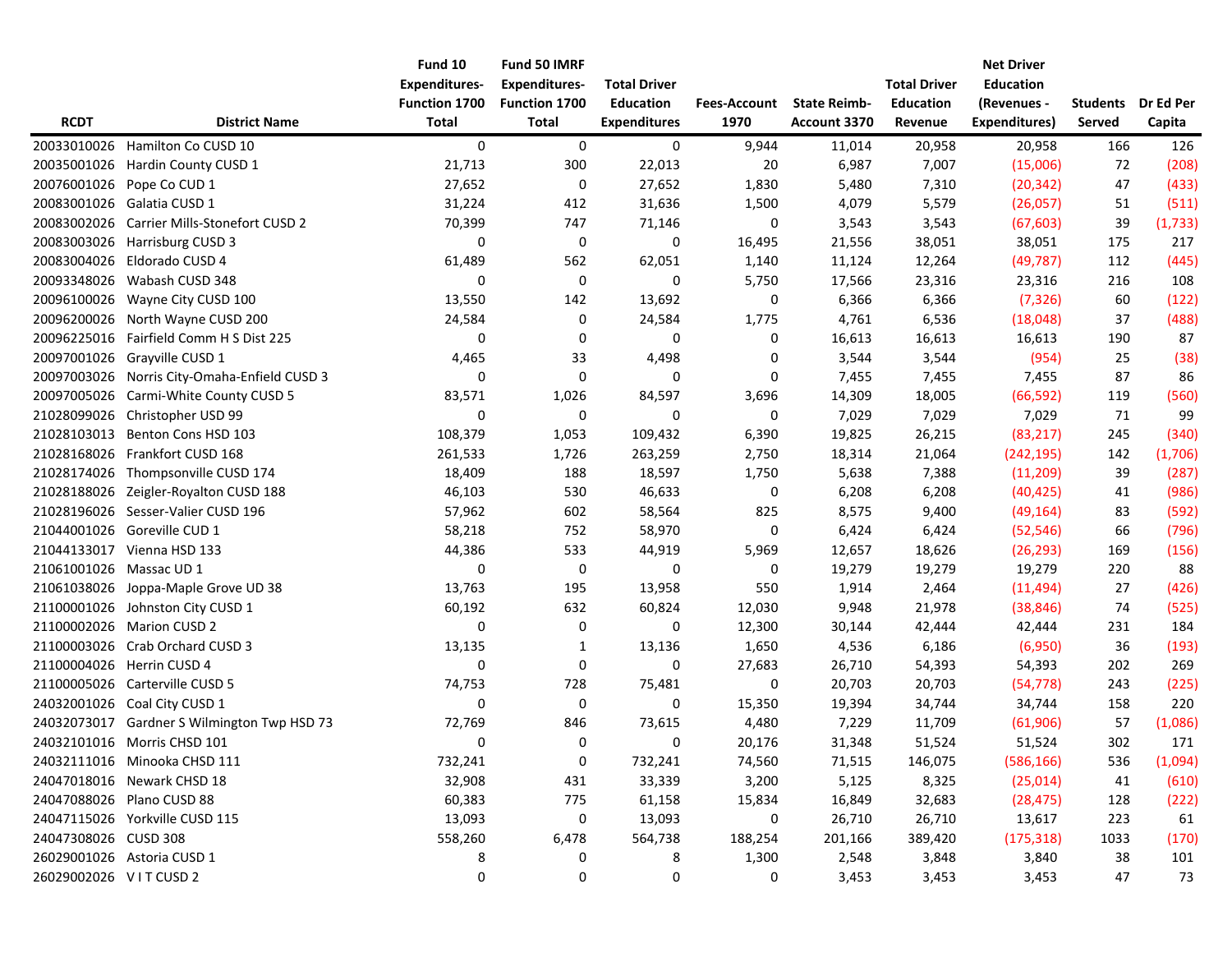|                          |                                       | Fund 10<br><b>Expenditures-</b> | Fund 50 IMRF<br><b>Expenditures-</b> | <b>Total Driver</b> |              |                     | <b>Total Driver</b> | <b>Net Driver</b><br><b>Education</b> |                 |           |
|--------------------------|---------------------------------------|---------------------------------|--------------------------------------|---------------------|--------------|---------------------|---------------------|---------------------------------------|-----------------|-----------|
|                          |                                       | Function 1700                   | Function 1700                        | <b>Education</b>    | Fees-Account | <b>State Reimb-</b> | <b>Education</b>    | (Revenues -                           | <b>Students</b> | Dr Ed Per |
| <b>RCDT</b>              | <b>District Name</b>                  | <b>Total</b>                    | Total                                | <b>Expenditures</b> | 1970         | Account 3370        | Revenue             | Expenditures)                         | Served          | Capita    |
|                          | 26029003026 CUSD 3 Fulton County      | 16,340                          | 0                                    | 16,340              | 0            | 5,872               | 5,872               | (10, 468)                             | 61              | (172)     |
| 26029004026              | Spoon River Valley CUSD 4             | 12,767                          | 140                                  | 12,907              | 800          | 4,710               | 5,510               | (7, 397)                              | 26              | (285)     |
|                          | 26029066025 Canton Union SD 66        | 73,203                          | 826                                  | 74,029              | 11,925       | 24,235              | 36,160              | (37, 869)                             | 384             | (99)      |
| 26029097026              | Lewistown CUSD 97                     | 17,832                          | 213                                  | 18,045              | 7,130        | 5,680               | 12,810              | (5, 235)                              | 93              | (56)      |
| 26034307016              | Illini West H S Dist 307              | 79,394                          | 616                                  | 80,010              | 4,185        | 12,248              | 16,433              | (63, 577)                             | 111             | (573)     |
|                          | 26034316026 Warsaw CUSD 316           | 78,914                          | 730                                  | 79,644              | 5,100        | 7,773               | 12,873              | (66, 771)                             | 89              | (750)     |
|                          | 26034328024 Hamilton CCSD 328         | 36,353                          | 439                                  | 36,792              | 2,100        | 6,655               | 8,755               | (28,037)                              | 50              | (561)     |
|                          | 26034337026 Southeastern CUSD 337     | 14,502                          | 185                                  | 14,687              | 1,255        | 7,252               | 8,507               | (6, 180)                              | 60              | (103)     |
|                          | 26062103026 West Prairie CUSD 103     | 21,794                          | 172                                  | 21,966              | 1,190        | 5,515               | 6,705               | (15, 261)                             | 41              | (372)     |
| 26062170026              | <b>Bushnell Prairie City CUSD 170</b> | 18,335                          | 223                                  | 18,558              | 10,619       | 7,983               | 18,602              | 44                                    | 96              | $\pmb{0}$ |
|                          | 26062185026 Macomb CUSD 185           | 104,481                         | 1,194                                | 105,675             | 12,370       | 25,505              | 37,875              | (67, 800)                             | 246             | (276)     |
|                          | 26085005026 Schuyler-Industry CUSD 5  | 49,202                          | 455                                  | 49,657              | 0            | 12,641              | 12,641              | (37,016)                              | 176             | (210)     |
|                          | 28006103022 DePue USD 103             | 13,351                          | 190                                  | 13,541              | 4,000        | 3,186               | 7,186               | (6, 355)                              | 45              | (141)     |
|                          | 28006303026 La Moille CUSD 303        | 10,178                          | 99                                   | 10,277              | 1,025        | 4,236               | 5,261               | (5,016)                               | 24              | (209)     |
|                          | 28006340026 Bureau Valley CUSD 340    | 64,259                          | 1,006                                | 65,265              | 8,138        | 11,369              | 19,507              | (45, 758)                             | 98              | (467)     |
|                          | 28006500015 Princeton HSD 500         | 183,159                         | 1,985                                | 185,144             | 4,245        | 19,029              | 23,274              | (161, 870)                            | 124             | (1, 305)  |
| 28006502017 Hall HSD 502 |                                       | 90,355                          | 878                                  | 91,233              | 30,801       | 18,537              | 49,338              | (41,895)                              | 94              | (446)     |
|                          | 28006505016 Ohio CHSD 505             | 4,972                           | 68                                   | 5,040               | 655          | 1,310               | 1,965               | (3,075)                               | 15              | (205)     |
|                          | 28037223026 Orion CUSD 223            | 37,931                          | 138                                  | 38,069              | 4,020        | 12,013              | 16,033              | (22,036)                              | 153             | (144)     |
|                          | 28037224026 Galva CUSD 224            | 21,333                          | 262                                  | 21,595              | 2,960        | 6,234               | 9,194               | (12, 401)                             | 45              | (276)     |
| 28037225026              | AlWood CUSD 225                       | 28,048                          | 308                                  | 28,356              | 1,875        | 5,090               | 6,965               | (21, 391)                             | 27              | (792)     |
|                          | 28037226026 Annawan CUSD 226          | 15,710                          | 0                                    | 15,710              | 1,700        | 3,463               | 5,163               | (10, 547)                             | 23              | (459)     |
|                          | 28037227026 Cambridge CUSD 227        | 16,137                          | $\pmb{0}$                            | 16,137              | 1,500        | 5,957               | 7,457               | (8,680)                               | 39              | (223)     |
|                          | 28037228026 Geneseo CUSD 228          | 144,931                         | 1,718                                | 146,649             | 21,945       | 30,402              | 52,347              | (94, 302)                             | 379             | (249)     |
|                          | 28037229026 Kewanee CUSD 229          | 102,455                         | 1,320                                | 103,775             | 0            | 22,586              | 22,586              | (81, 189)                             | 199             | (408)     |
|                          | 28037230026 Wethersfield CUSD 230     | 31,899                          | 417                                  | 32,316              | 1,700        | 4,571               | 6,271               | (26, 045)                             | 35              | (744)     |
|                          | 28088100026 Stark County CUSD 100     | 24,566                          | 166                                  | 24,732              | 2,050        | 11,060              | 13,110              | (11, 622)                             | 82              | (142)     |
| 30002001022 Cairo USD 1  |                                       | 0                               | 0                                    | 0                   | 0            | 2,381               | 2,381               | 2,381                                 | 50              | 48        |
|                          | 30002005026 Egyptian CUSD 5           | 0                               | 0                                    | 0                   | 0            | 4,017               | 4,017               | 4,017                                 | 23              | 175       |
|                          | 30039165016 Carbondale CHSD 165       | 0                               | 0                                    | 0                   | 2,825        | 28,359              | 31,184              | 31,184                                | 255             | 122       |
|                          | 30039176026 Trico CUSD 176            | 0                               | 0                                    | 0                   | 1,950        | 8,037               | 9,987               | 9,987                                 | 100             | 100       |
|                          | 30039186026 Murphysboro CUSD 186      | $\mathbf 0$                     | $\mathbf 0$                          | 0                   | 5,750        | 16,487              | 22,237              | 22,237                                | 289             | 77        |
|                          | 30039196026 Elverado CUSD 196         | 25,723                          | 221                                  | 25,944              | $\pmb{0}$    | 5,013               | 5,013               | (20, 931)                             | $30\,$          | (698)     |
|                          | 30073101016 Pinckneyville CHSD 101    | 28,565                          | 298                                  | 28,863              | 4,180        | 15,012              | 19,192              | (9,671)                               | 199             | (49)      |
|                          | 30073300026 Duquoin CUSD 300          | 91,388                          | 988                                  | 92,376              | 5,350        | 15,157              | 20,507              | (71, 869)                             | 142             | (506)     |
|                          | 30077100026 Century CUSD 100          | 9,668                           | 41                                   | 9,709               | 0            | 4,362               | 4,362               | (5, 347)                              | 48              | (111)     |
|                          | 30077101026 Meridian CUSD 101         | 0                               | $\pmb{0}$                            | $\pmb{0}$           | 0            | 6,536               | 6,536               | 6,536                                 | 22              | 297       |
|                          | 30091017022 Cobden SUD 17             | 29,702                          | 357                                  | 30,059              | 0            | 5,351               | 5,351               | (24, 708)                             | 62              | (399)     |
|                          | 30091066022 Dongola USD 66            | 0                               | 0                                    | 0                   | 0            | 1,817               | 1,817               | 1,817                                 | 31              | 59        |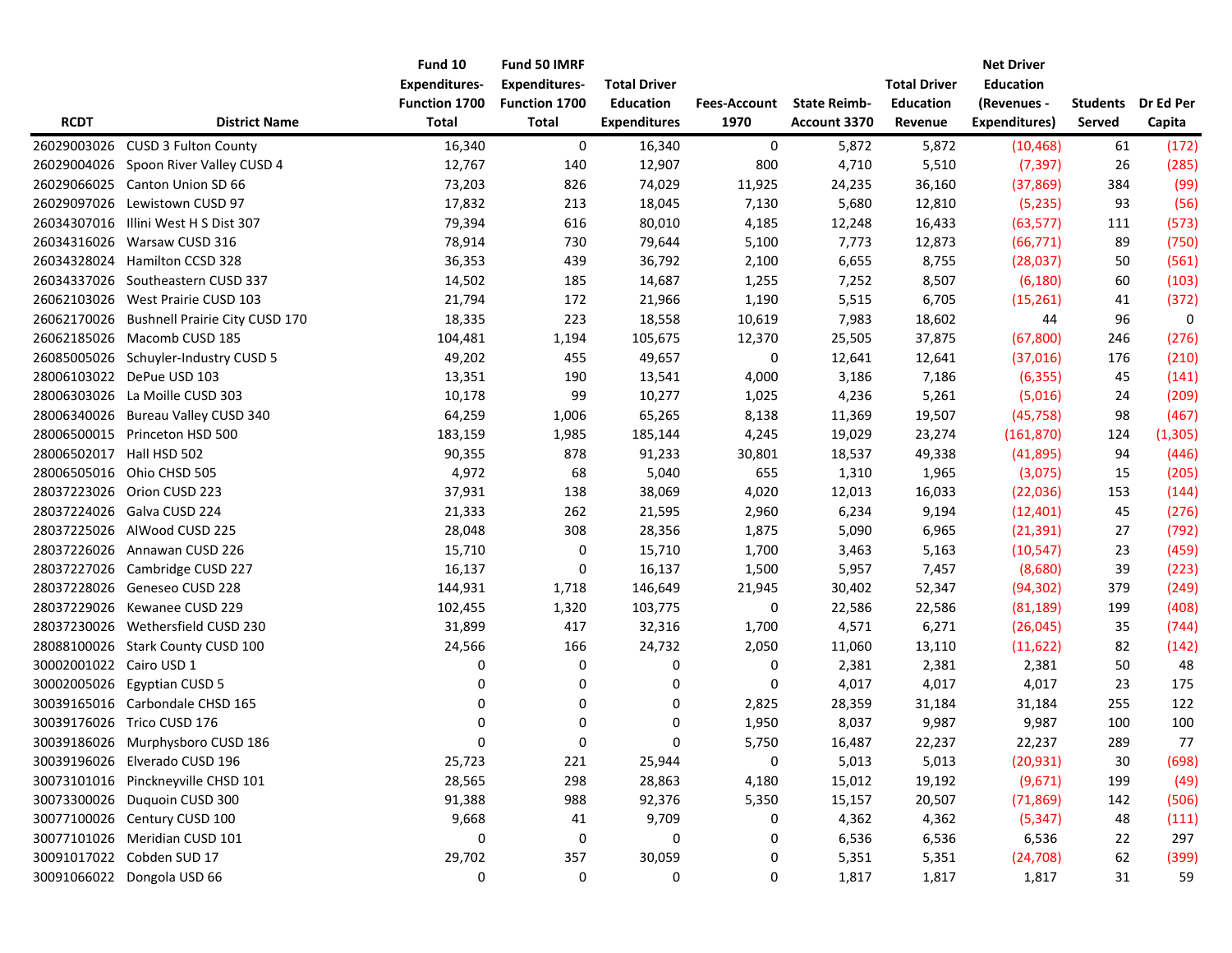|                         |                                               | Fund 10<br><b>Expenditures-</b> | Fund 50 IMRF<br><b>Expenditures-</b> | <b>Total Driver</b> |              |                     | <b>Total Driver</b> | <b>Net Driver</b><br><b>Education</b> |                 |           |
|-------------------------|-----------------------------------------------|---------------------------------|--------------------------------------|---------------------|--------------|---------------------|---------------------|---------------------------------------|-----------------|-----------|
|                         |                                               | Function 1700                   | Function 1700                        | <b>Education</b>    | Fees-Account | <b>State Reimb-</b> | <b>Education</b>    | (Revenues -                           | <b>Students</b> | Dr Ed Per |
| <b>RCDT</b>             | <b>District Name</b>                          | <b>Total</b>                    | <b>Total</b>                         | <b>Expenditures</b> | 1970         | Account 3370        | Revenue             | Expenditures)                         | Served          | Capita    |
|                         | 30091081016 Anna Jonesboro CHSD 81            | 59,837                          | 669                                  | 60,506              | 5,200        | 17,960              | 23,160              | (37, 346)                             | 220             | (170)     |
|                         | 30091084026 Shawnee CUSD 84                   | 38,271                          | 0                                    | 38,271              | 300          | 4,571               | 4,871               | (33,400)                              | 21              | (1,590)   |
| 31045046022 SD U-46     |                                               | 619,027                         | 5,894                                | 624,921             | 90,158       | 191,298             | 281,456             | (343, 465)                            | 1006            | (341)     |
| 31045101022             | Batavia USD 101                               | 156,192                         | 1,704                                | 157,896             | 36,703       | 25,090              | 61,793              | (96, 103)                             | 186             | (517)     |
|                         | 31045129022 Aurora West USD 129               | 379,804                         | 4,130                                | 383,934             | 0            | 102,320             | 102,320             | (281, 614)                            | 687             | (410)     |
|                         | 31045131022 Aurora East USD 131               | 392,942                         | 3,560                                | 396,502             | 0            | 161,683             | 161,683             | (234, 819)                            | 669             | (351)     |
| 31045300026 CUSD 300    |                                               | 346,325                         | 3,623                                | 349,948             | 0            | 121,801             | 121,801             | (228, 147)                            | 767             | (297)     |
|                         | 31045301026 Central CUSD 301                  | 51,633                          | 687                                  | 52,320              | 50,779       | 32,581              | 83,360              | 31,040                                | 299             | 104       |
|                         | 31045302026 Kaneland CUSD 302                 | 241,670                         | 2,697                                | 244,367             | 37,641       | 39,985              | 77,626              | (166, 741)                            | 211             | (790)     |
|                         | 31045303026 St Charles CUSD 303               | 304,778                         | 3,036                                | 307,814             | 0            | 149,642             | 149,642             | (158, 172)                            | 792             | (200)     |
| 31045304026             | Geneva CUSD 304                               | 0                               | 0                                    | 0                   | 0            | 11,821              | 11,821              | 11,821                                | 76              | 156       |
| 32038003026             | Donovan CUSD 3                                | 13,443                          | 0                                    | 13,443              | 1,275        | 4,017               | 5,292               | (8, 151)                              | 27              | (302)     |
|                         | 32038004026 Central CUSD 4                    | 27,889                          | 222                                  | 28,111              | 10,035       | 11,243              | 21,278              | (6, 833)                              | 168             | (41)      |
|                         | 32038006026 Cissna Park CUSD 6                | 3,449                           | 0                                    | 3,449               | 0            | 3,499               | 3,499               | 50                                    | 34              | 1         |
| 32038009026             | Iroquois County CUSD 9                        | 78,782                          | 992                                  | 79,774              | 1,700        | 9,168               | 10,868              | (68,906)                              | 82              | (840)     |
| 32038010026             | Iroquois West CUSD 10                         | 90,440                          | 1,079                                | 91,519              | 3,479        | 9,074               | 12,553              | (78, 966)                             | 124             | (637)     |
|                         | 32038124026 Milford Area PSD 124              | 21,008                          | 178                                  | 21,186              | 0            | 7,132               | 7,132               | (14,054)                              | 75              | (187)     |
| 32046001026             | Momence CUSD 1                                | 5,540                           | 80                                   | 5,620               | 15,080       | 9,117               | 24,197              | 18,577                                | 66              | 281       |
|                         | 32046002026 Herscher CUSD 2                   | 36,197                          | 401                                  | 36,598              | 18,368       | 19,351              | 37,719              | 1,121                                 | 222             | 5         |
| 32046005026             | <b>Manteno CUSD 5</b>                         | 100,686                         | 873                                  | 101,559             | 27,050       | 18,224              | 45,274              | (56, 285)                             | 160             | (352)     |
|                         | 32046006026 Grant Park CUSD 6                 | 31,565                          | 405                                  | 31,970              | 8,510        | 3,325               | 11,835              | (20, 135)                             | 51              | (395)     |
| 32046111025             | Kankakee SD 111                               | 236,963                         | 2,458                                | 239,421             | 9,000        | 39,350              | 48,350              | (191, 071)                            | 350             | (546)     |
|                         | 32046302016 St Anne CHSD 302                  | 23,873                          | 303                                  | 24,176              | 5,070        | 6,926               | 11,996              | (12, 180)                             | 49              | (249)     |
|                         | 32046307016 Bradley Bourbonnais CHSD 307      | 210,203                         | $\pmb{0}$                            | 210,203             | 53,814       | 55,019              | 108,833             | (101, 370)                            | 596             | (170)     |
| 33036235026             | West Central CUSD 235                         | 24,897                          | 321                                  | 25,218              | 8,500        | 9,929               | 18,429              | (6, 789)                              | 99              | (69)      |
|                         | 33048202026 Knoxville CUSD 202                | 40,337                          | 0                                    | 40,337              | 4,160        | 12,493              | 16,653              | (23, 684)                             | 93              | (255)     |
|                         | 33048205026 Galesburg CUSD 205                | 3,540                           | 0                                    | 3,540               | 25,135       | 43,014              | 68,149              | 64,609                                | 180             | 359       |
|                         | 33048208026 ROWVACUSD 208                     | 60,301                          | 713                                  | 61,014              | 3,170        | 6,578               | 9,748               | (51, 266)                             | 70              | (732)     |
| 33048210026             | Williamsfield CUSD 210                        | 33,825                          | 408                                  | 34,233              | 0            | 4,320               | 4,320               | (29, 913)                             | 18              | (1,662)   |
|                         | 33048276026 Abingdon-Avon CUSD 276            | 22,960                          | 288                                  | 23,248              | 4,816        | 4,546               | 9,362               | (13,886)                              | 93              | (149)     |
|                         | 33066404026 Mercer County School District 404 | 97,012                          | 1,002                                | 98,014              | 7,000        | 13,991              | 20,991              | (77, 023)                             | 96              | (802)     |
|                         | 33094238026 Monmouth-Roseville CUSD 238       | 42,555                          | 557                                  | 43,112              | 3,216        | 22,055              | 25,271              | (17, 841)                             | 205             | (87)      |
|                         | 33094304026 United CUSD 304                   | 76,127                          | 1,001                                | 77,128              | 3,088        | 9,420               | 12,508              | (64, 620)                             | 72              | (898)     |
|                         | 34049060026 Waukegan CUSD 60                  | 176,983                         | 1,972                                | 178,955             | 0            | 51,254              | 51,254              | (127, 701)                            | 365             | (350)     |
|                         | 34049095026 Lake Zurich CUSD 95               | 340,951                         | 4,248                                | 345,199             | 37,673       | 43,001              | 80,674              | (264, 525)                            | 189             | (1,400)   |
| 34049113017 Twp HSD 113 |                                               | 450,928                         | 0                                    | 450,928             | 0            | 72,244              | 72,244              | (378, 684)                            | 244             | (1, 552)  |
|                         | 34049115016 Lake Forest CHSD 115              | 0                               | $\boldsymbol{0}$                     | 0                   | 0            | 35,278              | 35,278              | 35,278                                | 190             | 186       |
|                         | 34049116026 Round Lake CUSD 116               | 51,544                          | 1,708                                | 53,252              | 25,080       | 56,639              | 81,719              | 28,467                                | 613             | 46        |
| 34049117016 CHSD 117    |                                               | 308,098                         | 4,124                                | 312,222             | 67,523       | 38,665              | 106,188             | (206, 034)                            | 334             | (617)     |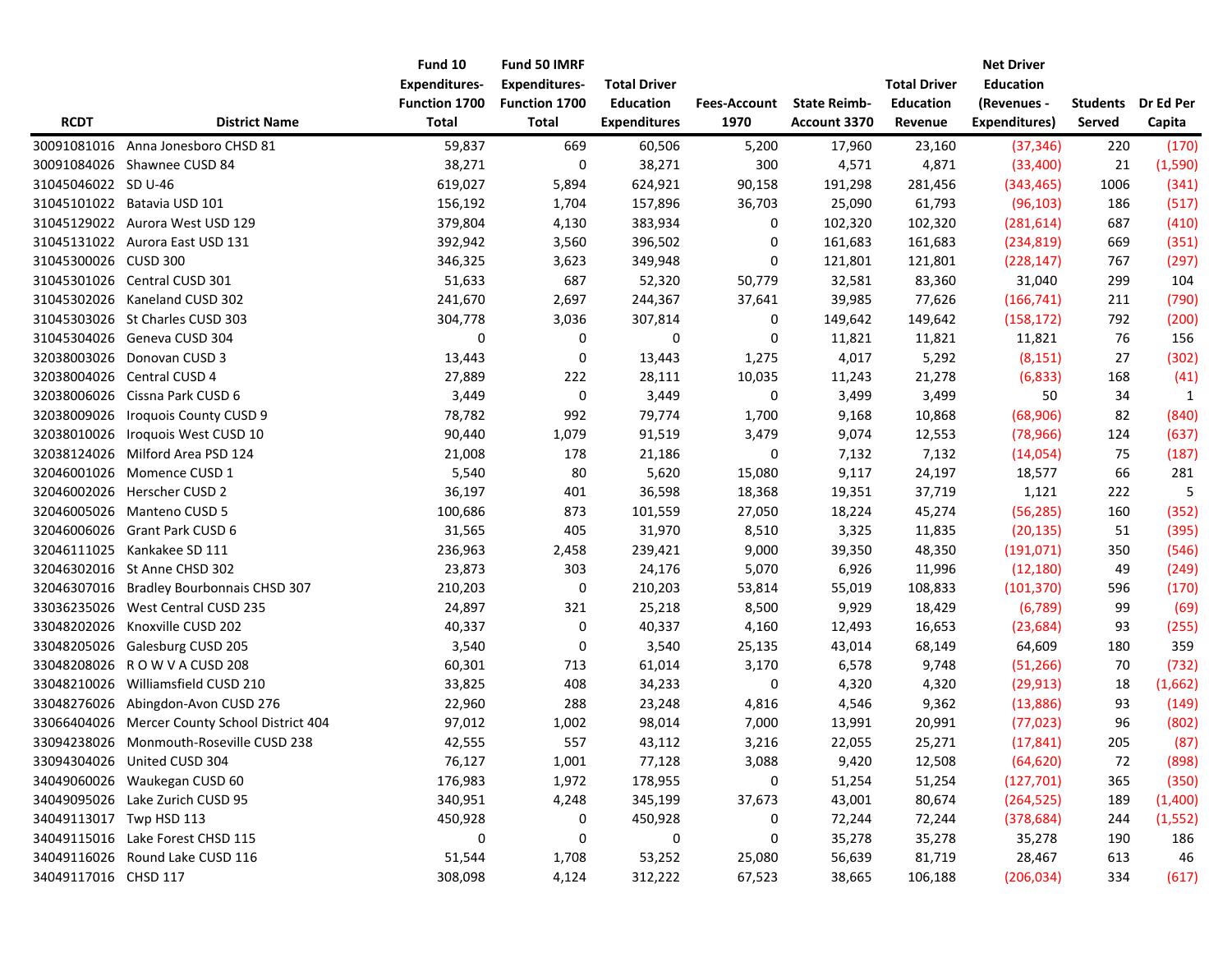| <b>RCDT</b>          | <b>District Name</b>                   | Fund 10<br><b>Expenditures-</b><br><b>Function 1700</b><br><b>Total</b> | Fund 50 IMRF<br><b>Expenditures-</b><br>Function 1700<br><b>Total</b> | <b>Total Driver</b><br><b>Education</b><br><b>Expenditures</b> | <b>Fees-Account</b><br>1970 | <b>State Reimb-</b><br>Account 3370 | <b>Total Driver</b><br><b>Education</b><br>Revenue | <b>Net Driver</b><br><b>Education</b><br>(Revenues -<br>Expenditures) | <b>Students</b><br>Served | Dr Ed Per<br>Capita |
|----------------------|----------------------------------------|-------------------------------------------------------------------------|-----------------------------------------------------------------------|----------------------------------------------------------------|-----------------------------|-------------------------------------|----------------------------------------------------|-----------------------------------------------------------------------|---------------------------|---------------------|
| 34049118026          | Wauconda CUSD 118                      | 0                                                                       | 0                                                                     | 0                                                              | 0                           | 22,300                              | 22,300                                             | 22,300                                                                | 174                       | 128                 |
| 34049120013          | Mundelein Cons HSD 120                 | $\mathbf 0$                                                             | $\mathbf 0$                                                           | $\mathbf 0$                                                    | 0                           | 49,023                              | 49,023                                             | 49,023                                                                | 230                       | 213                 |
| 34049121017          | Warren Twp HSD 121                     | 53,382                                                                  | 634                                                                   | 54,016                                                         | 9,217                       | 21,240                              | 30,457                                             | (23, 559)                                                             | 125                       | (188)               |
|                      | 34049124016 Grant CHSD 124             | 183,347                                                                 | 3,244                                                                 | 186,591                                                        | 0                           | 38,801                              | 38,801                                             | (147, 790)                                                            | 354                       | (417)               |
|                      | 34049125013 Adlai E Stevenson HSD 125  | 369,974                                                                 | 4,534                                                                 | 374,508                                                        | 88,970                      | 47,920                              | 136,890                                            | (237, 618)                                                            | 355                       | (669)               |
|                      | 34049126017 Zion-Benton Twp HSD 126    | 558,370                                                                 | 7,677                                                                 | 566,047                                                        | 85,350                      | 85,471                              | 170,821                                            | (395, 226)                                                            | 578                       | (684)               |
|                      | 34049127016 Grayslake CHSD 127         | 0                                                                       | 0                                                                     | 0                                                              | 45,498                      | 41,035                              | 86,533                                             | 86,533                                                                | 331                       | 261                 |
| 34049128016 CHSD 128 |                                        | 0                                                                       | 0                                                                     | 0                                                              | 0                           | 93,725                              | 93,725                                             | 93,725                                                                | 514                       | 182                 |
| 34049187026          | North Chicago SD 187                   | 0                                                                       | 0                                                                     | 0                                                              | 4,420                       | 16,859                              | 21,279                                             | 21,279                                                                | 141                       | 151                 |
| 34049220026          | Barrington CUSD 220                    | 0                                                                       | 0                                                                     | 0                                                              | 11,050                      | 24,148                              | 35,198                                             | 35,198                                                                | 144                       | 244                 |
| 35050001026          | Leland CUSD 1                          | 6,262                                                                   | $\boldsymbol{0}$                                                      | 6,262                                                          | 1,279                       | 1,662                               | 2,941                                              | (3, 321)                                                              | 15                        | (221)               |
| 35050002026          | Serena CUSD 2                          | 48,696                                                                  | 605                                                                   | 49,301                                                         | 5,800                       | 7,532                               | 13,332                                             | (35,969)                                                              | 44                        | (817)               |
|                      | 35050009026 Earlville CUSD 9           | 11,273                                                                  | 360                                                                   | 11,633                                                         | 3,000                       | 4,017                               | 7,017                                              | (4,616)                                                               | 41                        | (113)               |
|                      | 35050040017 Streator Twp HSD 40        | 86,111                                                                  | 1,538                                                                 | 87,649                                                         | 20,410                      | 29,644                              | 50,054                                             | (37, 595)                                                             | 193                       | (195)               |
| 35050120017          | La Salle-Peru Twp HSD 120              | 254,228                                                                 | 3,002                                                                 | 257,230                                                        | 28,635                      | 37,972                              | 66,607                                             | (190, 623)                                                            | 335                       | (569)               |
|                      | 35050140017 Ottawa Twp HSD 140         | 223,638                                                                 | 2,134                                                                 | 225,772                                                        | 24,415                      | 29,484                              | 53,899                                             | (171, 873)                                                            | 226                       | (761)               |
| 35050160017          | Seneca Twp HSD 160                     | 94,565                                                                  | 952                                                                   | 95,517                                                         | 6,500                       | 17,428                              | 23,928                                             | (71, 589)                                                             | 109                       | (657)               |
| 35050280017          | Mendota Twp HSD 280                    | 75,231                                                                  | 851                                                                   | 76,082                                                         | 5,900                       | 17,213                              | 23,113                                             | (52,969)                                                              | 137                       | (387)               |
| 35059005026          | Henry-Senachwine CUSD 5                | 61,422                                                                  | 726                                                                   | 62,148                                                         | 0                           | 6,562                               | 6,562                                              | (55, 586)                                                             | 42                        | (1, 323)            |
| 35059007026          | Midland CUSD 7                         | 5,665                                                                   | 102                                                                   | 5,767                                                          | 0                           | 6,614                               | 6,614                                              | 847                                                                   | 70                        | 12                  |
| 35078535026          | Putnam County CUSD 535                 | 24,673                                                                  | 61                                                                    | 24,734                                                         | 1,750                       | 10,528                              | 12,278                                             | (12, 456)                                                             | 87                        | (143)               |
| 39055001026          | Argenta-Oreana CUSD 1                  | 0                                                                       | $\pmb{0}$                                                             | 0                                                              | 8,564                       | 10,544                              | 19,108                                             | 19,108                                                                | 134                       | 143                 |
|                      | 39055002026 Maroa Forsyth CUSD 2       | 87,400                                                                  | 980                                                                   | 88,380                                                         | 16,900                      | 10,753                              | 27,653                                             | (60, 727)                                                             | 89                        | (682)               |
|                      | 39055003026 Mt Zion CUSD 3             | 86,382                                                                  | 577                                                                   | 86,959                                                         | 6,840                       | 28,095                              | 34,935                                             | (52,024)                                                              | 283                       | (184)               |
|                      | 39055009026 Sangamon Valley CUSD 9     | 40,092                                                                  | 522                                                                   | 40,614                                                         | 2,000                       | 8,856                               | 10,856                                             | (29, 758)                                                             | 110                       | (271)               |
|                      | 39055011026 Warrensburg-Latham CUSD 11 | 51,203                                                                  | 718                                                                   | 51,921                                                         | 13,391                      | 8,605                               | 21,996                                             | (29, 925)                                                             | 115                       | (260)               |
| 39055015026          | Meridian CUSD 15                       | 63,057                                                                  | 670                                                                   | 63,727                                                         | 10,330                      | 6,623                               | 16,953                                             | (46, 774)                                                             | 106                       | (441)               |
| 39055061025          | Decatur SD 61                          | 134,991                                                                 | 1,814                                                                 | 136,805                                                        | 25,516                      | 63,221                              | 88,737                                             | (48,068)                                                              | 820                       | (59)                |
| 39074005026          | Bement CUSD 5                          | 0                                                                       | 0                                                                     | 0                                                              | 0                           | 4,088                               | 4,088                                              | 4,088                                                                 | 31                        | 132                 |
| 39074025026          | Monticello CUSD 25                     | 48,986                                                                  | 459                                                                   | 49,445                                                         | 14,385                      | 15,344                              | 29,729                                             | (19, 716)                                                             | 207                       | (95)                |
| 39074057026          | Deland-Weldon CUSD 57                  | 1,530                                                                   | 0                                                                     | 1,530                                                          | 500                         | 2,693                               | 3,193                                              | 1,663                                                                 | 14                        | 119                 |
|                      | 39074100026 Cerro Gordo CUSD 100       | 20,681                                                                  | 198                                                                   | 20,879                                                         | 1,980                       | 5,444                               | 7,424                                              | (13, 455)                                                             | 62                        | (217)               |
|                      | 40007040026 Calhoun CUSD 40            | 19,992                                                                  | 173                                                                   | 20,165                                                         | 3,365                       | 5,438                               | 8,803                                              | (11, 362)                                                             | 45                        | (252)               |
|                      | 40007042026 Brussels CUSD 42           | 6,242                                                                   | 44                                                                    | 6,286                                                          | 1,420                       | 1,827                               | 3,247                                              | (3,039)                                                               | 19                        | (160)               |
|                      | 40031001026 Carrollton CUSD 1          | 18,024                                                                  | 0                                                                     | 18,024                                                         | 10,238                      | 6,569                               | 16,807                                             | (1, 217)                                                              | 76                        | (16)                |
|                      | 40031003026 North Greene CUSD 3        | 58,347                                                                  | 621                                                                   | 58,968                                                         | 2,283                       | 7,696                               | 9,979                                              | (48,989)                                                              | 117                       | (419)               |
|                      | 40031010026 Greenfield CUSD 10         | 26,387                                                                  | 303                                                                   | 26,690                                                         | 850                         | 4,310                               | 5,160                                              | (21, 530)                                                             | 46                        | (468)               |
|                      | 40042100026 Jersey CUSD 100            | 44,128                                                                  | 433                                                                   | 44,561                                                         | 21,250                      | 28,024                              | 49,274                                             | 4,713                                                                 | 350                       | 13                  |
|                      | 40056001026 Carlinville CUSD 1         | 89,901                                                                  | 1,088                                                                 | 90,989                                                         | 17,400                      | 13,688                              | 31,088                                             | (59, 901)                                                             | 106                       | (565)               |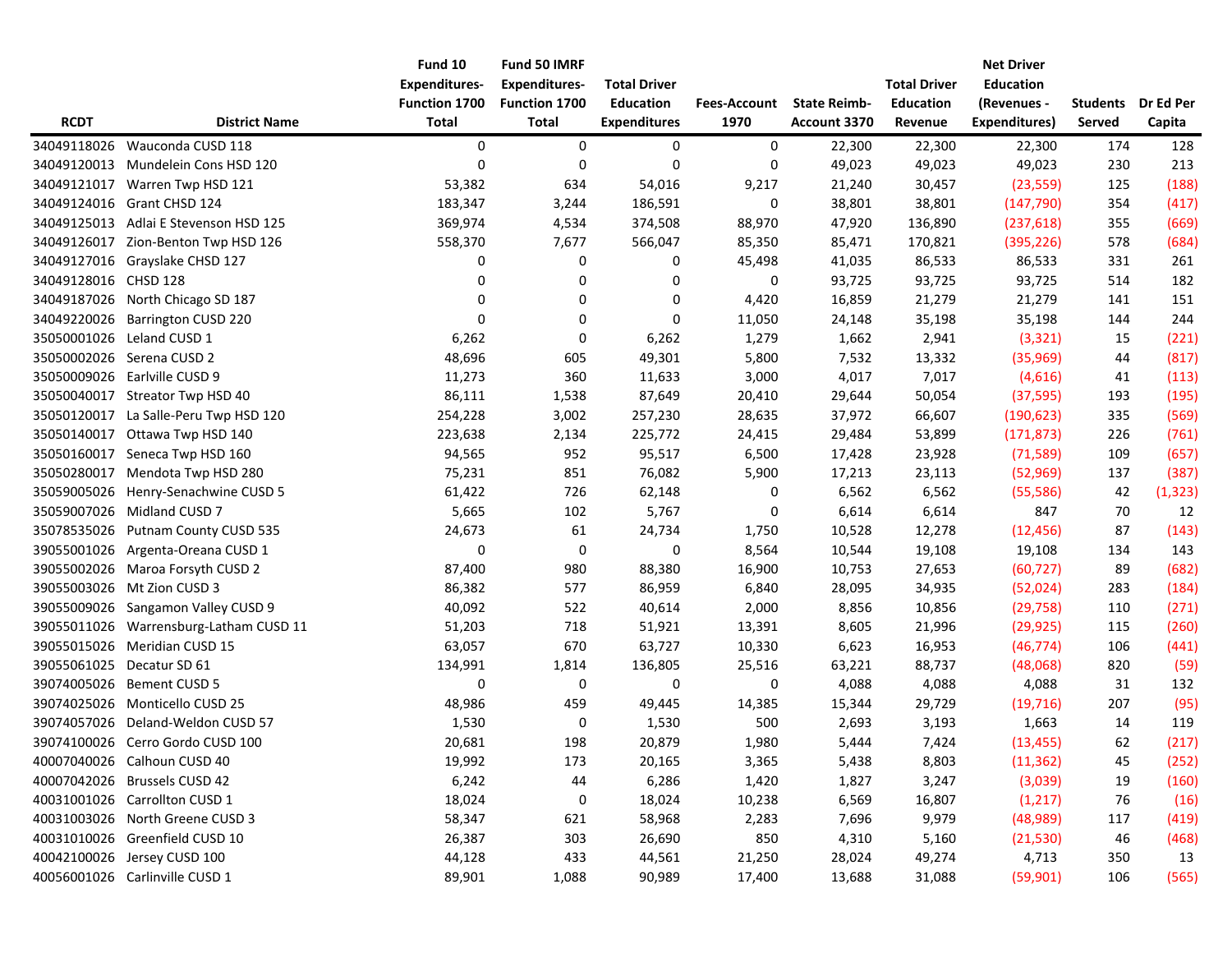|                          |                                             | Fund 10              | Fund 50 IMRF         |                     |                     |                     |                     | <b>Net Driver</b> |                 |           |
|--------------------------|---------------------------------------------|----------------------|----------------------|---------------------|---------------------|---------------------|---------------------|-------------------|-----------------|-----------|
|                          |                                             | <b>Expenditures-</b> | <b>Expenditures-</b> | <b>Total Driver</b> |                     |                     | <b>Total Driver</b> | <b>Education</b>  |                 |           |
|                          |                                             | Function 1700        | Function 1700        | <b>Education</b>    | <b>Fees-Account</b> | <b>State Reimb-</b> | <b>Education</b>    | (Revenues -       | <b>Students</b> | Dr Ed Per |
| <b>RCDT</b>              | <b>District Name</b>                        | <b>Total</b>         | <b>Total</b>         | <b>Expenditures</b> | 1970                | Account 3370        | Revenue             | Expenditures)     | Served          | Capita    |
| 40056002026              | Northwestern CUSD 2                         | 33,524               | 315                  | 33,839              | 0                   | 4,858               | 4,858               | (28,981)          | 34              | (852)     |
| 40056005026              | Mount Olive CUSD 5                          | 0                    | 0                    | 0                   | 0                   | 4,245               | 4,245               | 4,245             | 57              | 74        |
|                          | 40056006026 Staunton CUSD 6                 | $\mathbf 0$          | $\mathbf 0$          | 0                   | $\mathbf 0$         | 21,065              | 21,065              | 21,065            | 145             | 145       |
| 40056007026              | Gillespie CUSD 7                            | 15,498               | 185                  | 15,683              | 7,978               | 11,359              | 19,337              | 3,654             | 97              | 38        |
| 40056008026              | Bunker Hill CUSD 8                          | 22,816               | 0                    | 22,816              | 0                   | 6,346               | 6,346               | (16, 470)         | 60              | (275)     |
| 40056009026              | Southwestern CUSD 9                         | 89,939               | 1,034                | 90,973              | 17,290              | 15,865              | 33,155              | (57, 818)         | 236             | (245)     |
|                          | 40056034026 North Mac CUSD 34               | 0                    | 0                    | 0                   | 0                   | 16,040              | 16,040              | 16,040            | 184             | 87        |
|                          | 41057001026 Roxana CUSD 1                   | 52,960               | $\pmb{0}$            | 52,960              | 3,900               | 18,897              | 22,797              | (30, 163)         | 227             | (133)     |
| 41057002026 Triad CUSD 2 |                                             | 111,994              | 1,298                | 113,292             | 52,525              | 40,772              | 93,297              | (19,995)          | 365             | (55)      |
|                          | 41057005026 Highland CUSD 5                 | 75,614               | 796                  | 76,410              | 37,605              | 44,929              | 82,534              | 6,124             | 408             | 15        |
|                          | 41057007026 Edwardsville CUSD 7             | 256,229              | 2,808                | 259,037             | 115,225             | 101,306             | 216,531             | (42, 506)         | 993             | (43)      |
| 41057008026              | Bethalto CUSD 8                             | 30,625               | 401                  | 31,026              | 14,388              | 15,930              | 30,318              | (708)             | 150             | (5)       |
|                          | 41057009026 Granite City CUSD 9             | 234,675              | 2,524                | 237,199             | 28,813              | 45,551              | 74,364              | (162, 835)        | 463             | (352)     |
|                          | 41057010026 Collinsville CUSD 10            | 179,638              | 2,499                | 182,137             | 18,209              | 66,442              | 84,651              | (97, 486)         | 841             | (116)     |
|                          | 41057011026 Alton CUSD 11                   | 144,607              | 1,899                | 146,506             | 67,600              | 52,674              | 120,274             | (26, 232)         | 868             | (30)      |
|                          | 41057012026 Madison CUSD 12                 | 2,328                | 27                   | 2,355               | 0                   | 0                   | 0                   | (2, 355)          | 61              | (39)      |
|                          | 41057014016 East Alton-Wood River CHSD 14   | 52,287               | 1,050                | 53,337              | 0                   | 20,939              | 20,939              | (32, 398)         | 203             | (160)     |
|                          | 44063012026 Johnsburg CUSD 12               | 130,765              | 879                  | 131,644             | 18,484              | 30,063              | 48,547              | (83,097)          | 160             | (519)     |
|                          | 44063019024 Alden Hebron SD 19              | 7,309                | 84                   | 7,393               | 3,500               | 2,632               | 6,132               | (1,261)           | 28              | (45)      |
|                          | 44063050026 Harvard CUSD 50                 | 96,275               | 1,185                | 97,460              | 15,167              | 25,381              | 40,548              | (56, 912)         | 230             | (247)     |
|                          | 44063154016 Marengo CHSD 154                | 121,055              | 1,375                | 122,430             | 5,448               | 21,705              | 27,153              | (95, 277)         | 273             | (349)     |
| 44063155016 CHSD 155     |                                             | 299,874              | 2,645                | 302,519             | 62,216              | 215,924             | 278,140             | (24, 379)         | 902             | (27)      |
|                          | 44063156016 McHenry CHSD 156                | 321,183              | 4,155                | 325,338             | 15,022              | 58,667              | 73,689              | (251, 649)        | 397             | (634)     |
|                          | 44063157016 Richmond-Burton CHSD 157        | 118,822              | 1,383                | 120,205             | 6,712               | 16,722              | 23,434              | (96, 771)         | 133             | (728)     |
|                          | 44063158022 Huntley Comm Sch Dist 158       | 166,808              | 1,853                | 168,661             | 38,237              | 62,250              | 100,487             | (68, 174)         | 291             | (234)     |
|                          | 44063200026 Woodstock CUSD 200              | 156,078              | 1,800                | 157,878             | 63,300              | 52,306              | 115,606             | (42, 272)         | 525             | (81)      |
|                          | 45067003026 Valmeyer CUSD 3                 | 30,747               | 420                  | 31,167              | 1,125               | 5,348               | 6,473               | (24, 694)         | 40              | (617)     |
|                          | 45067004026 Columbia CUSD 4                 | 47,268               | 522                  | 47,790              | 0                   | 25,920              | 25,920              | (21, 870)         | 240             | (91)      |
|                          | 45067005026 Waterloo CUSD 5                 | 96,213               | 1,165                | 97,378              | 41,261              | 39,312              | 80,573              | (16, 805)         | 449             | (37)      |
|                          | 45079001022 Coulterville USD 1              | 15,553               | 193                  | 15,746              | 1,782               | 3,048               | 4,830               | (10, 916)         | 17              | (642)     |
|                          | 45079132026 Red Bud CUSD 132                | 73,474               | 757                  | 74,231              | 2,500               | 12,473              | 14,973              | (59, 258)         | 151             | (392)     |
|                          | 45079138026 Steeleville CUSD 138            | 31,224               | 410                  | 31,634              | 5,493               | 5,509               | 11,002              | (20, 632)         | 53              | (389)     |
|                          | 45079139026 Chester CUSD 139                | 56,999               | 604                  | 57,603              | 0                   | 10,937              | 10,937              | (46, 666)         | 138             | (338)     |
|                          | 45079140026 Sparta CUSD 140                 | 0                    | 0                    | 0                   | 4,500               | 11,092              | 15,592              | 15,592            | 129             | 121       |
|                          | 47052170022 Dixon USD 170                   | 0                    | 0                    | 0                   | 8,931               | 28,728              | 37,659              | 37,659            | 221             | 170       |
|                          | 47052271026 Paw Paw CUSD 271                | 0                    | $\Omega$             | 0                   | 2,500               | 2,216               | 4,716               | 4,716             | 17              | 277       |
|                          | 47052272026 Amboy CUSD 272                  | 0                    | 0                    | 0                   | 0                   | 6,926               | 6,926               | 6,926             | 52              | 133       |
|                          | 47052275026 Ashton-Franklin Center CUSD 275 | $\mathbf 0$          | 0                    | 0                   | 6,250               | 4,433               | 10,683              | 10,683            | 37              | 289       |
|                          | 47071212017 Rochelle Twp HSD 212            | 105,042              | 1,258                | 106,300             | 14,343              | 18,626              | 32,969              | (73, 331)         | 324             | (226)     |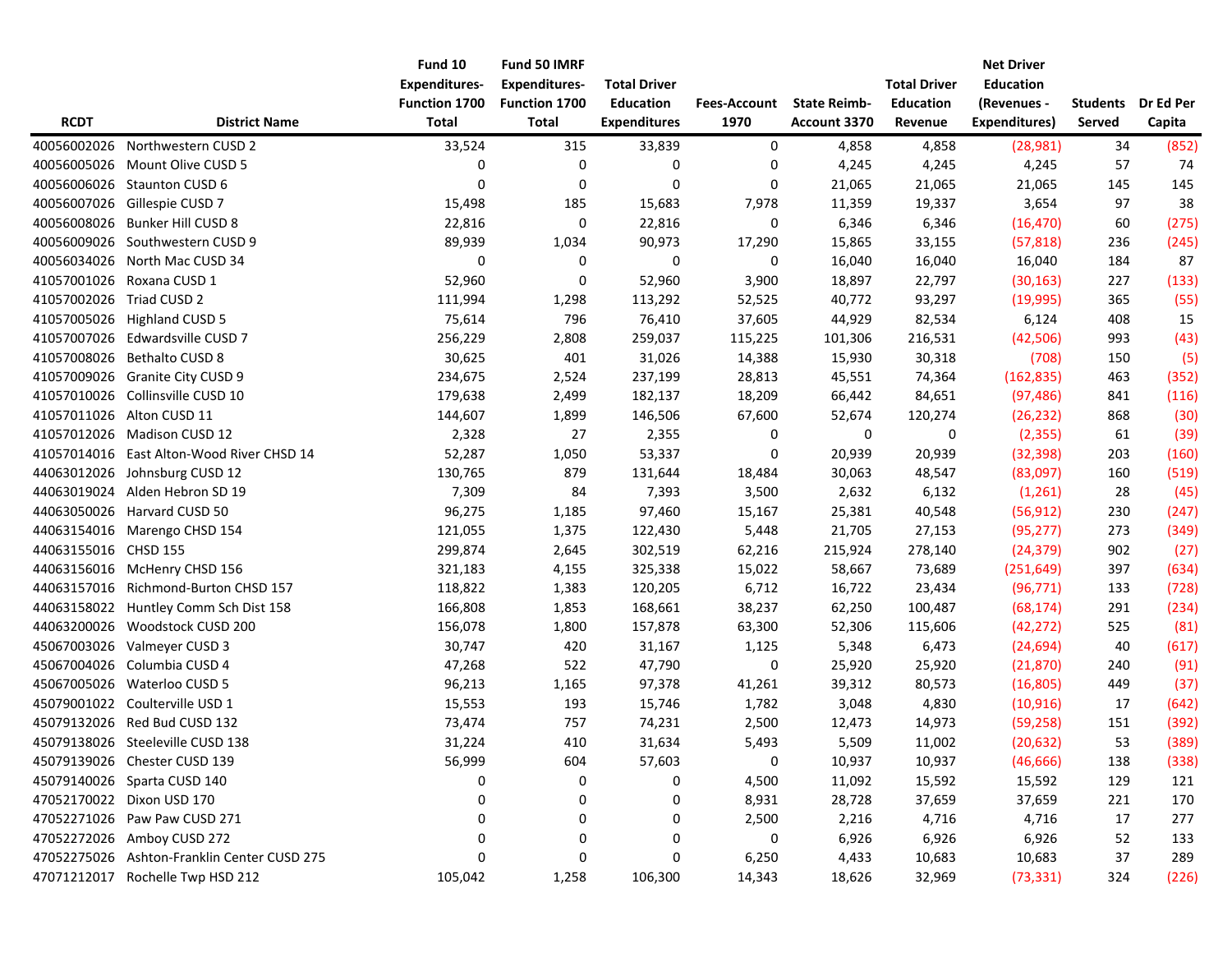| <b>RCDT</b>             | <b>District Name</b>                          | Fund 10<br><b>Expenditures-</b><br><b>Function 1700</b><br><b>Total</b> | Fund 50 IMRF<br><b>Expenditures-</b><br>Function 1700<br><b>Total</b> | <b>Total Driver</b><br><b>Education</b><br><b>Expenditures</b> | <b>Fees-Account</b><br>1970 | <b>State Reimb-</b><br>Account 3370 | <b>Total Driver</b><br><b>Education</b><br>Revenue | <b>Net Driver</b><br><b>Education</b><br>(Revenues -<br><b>Expenditures)</b> | <b>Students</b><br>Served | Dr Ed Per<br>Capita |
|-------------------------|-----------------------------------------------|-------------------------------------------------------------------------|-----------------------------------------------------------------------|----------------------------------------------------------------|-----------------------------|-------------------------------------|----------------------------------------------------|------------------------------------------------------------------------------|---------------------------|---------------------|
|                         |                                               |                                                                         |                                                                       |                                                                |                             |                                     |                                                    |                                                                              |                           |                     |
| 47071220026             | Oregon CUSD 220                               | 97,179                                                                  | 1,208                                                                 | 98,387                                                         | 10,850                      | 11,814                              | 22,664                                             | (75, 723)                                                                    | 133                       | (569)               |
|                         | 47071221026 Forrestville Valley CUSD 221      | 0                                                                       | 0                                                                     | 0                                                              | 12,000                      | 6,069                               | 18,069                                             | 18,069                                                                       | 48                        | 376                 |
|                         | 47071222026 Polo CUSD 222                     | $\mathbf 0$                                                             | 0                                                                     | 0                                                              | 3,460                       | 4,243                               | 7,703                                              | 7,703                                                                        | 42                        | 183                 |
|                         | 47071223026 Meridian CUSD 223                 | 6,841                                                                   | 58                                                                    | 6,899                                                          | 20,172                      | 17,547                              | 37,719                                             | 30,820                                                                       | 187                       | 165                 |
| 47098001026 Erie CUSD 1 |                                               | 53,456                                                                  | 570                                                                   | 54,026                                                         | 1,550                       | 5,824                               | 7,374                                              | (46, 652)                                                                    | 71                        | (657)               |
|                         | 47098002026 River Bend CUSD 2                 | 36,021                                                                  | 452                                                                   | 36,473                                                         | 6,000                       | 13,363                              | 19,363                                             | (17, 110)                                                                    | 99                        | (173)               |
|                         | 47098003026 Prophetstown-Lyndon-Tampico CUSD3 | 82,768                                                                  | 904                                                                   | 83,672                                                         | 4,048                       | 8,482                               | 12,530                                             | (71, 142)                                                                    | 78                        | (912)               |
|                         | 47098005026 Sterling CUSD 5                   | 0                                                                       | 0                                                                     | 0                                                              | 17,567                      | 27,705                              | 45,272                                             | 45,272                                                                       | 195                       | 232                 |
|                         | 47098006026 Morrison CUSD 6                   | 59,315                                                                  | $\overline{2}$                                                        | 59,317                                                         | 4,246                       | 5,292                               | 9,538                                              | (49, 779)                                                                    | 77                        | (646)               |
| 47098301017             | Rock Falls Twp HSD 301                        | 120,547                                                                 | 384                                                                   | 120,931                                                        | 17,540                      | 16,916                              | 34,456                                             | (86, 475)                                                                    | 176                       | (491)               |
| 48072150025             | Peoria SD 150                                 | 0                                                                       | 0                                                                     | 0                                                              | 54,879                      | 190,011                             | 244,890                                            | 244,890                                                                      | 1510                      | 162                 |
| 48072265026             | Farmington Central CUSD 265                   | 41,383                                                                  | 0                                                                     | 41,383                                                         | 5,675                       | 15,788                              | 21,463                                             | (19,920)                                                                     | 166                       | (120)               |
| 48072309026             | Brimfield CUSD 309                            | 15,247                                                                  | 201                                                                   | 15,448                                                         | 4,200                       | 9,974                               | 14,174                                             | (1, 274)                                                                     | 32                        | (40)                |
|                         | 48072310016 Limestone CHSD 310                | 279,674                                                                 | 3,377                                                                 | 283,051                                                        | 18,724                      | 34,035                              | 52,759                                             | (230, 292)                                                                   | 357                       | (645)               |
|                         | 48072321026 Il Valley Central USD 321         | 66,115                                                                  | 777                                                                   | 66,892                                                         | 12,400                      | 21,590                              | 33,990                                             | (32, 902)                                                                    | 216                       | (152)               |
| 48072322026             | Elmwood CUSD 322                              | 17,715                                                                  | 245                                                                   | 17,960                                                         | 9,745                       | 6,849                               | 16,594                                             | (1, 366)                                                                     | 64                        | (21)                |
|                         | 48072323026 Dunlap CUSD 323                   | 205,120                                                                 | 2,380                                                                 | 207,500                                                        | 15,608                      | 49,444                              | 65,052                                             | (142, 448)                                                                   | 451                       | (316)               |
|                         | 48072325026 Peoria Heights CUSD 325           | 2,336                                                                   | 0                                                                     | 2,336                                                          | 0                           | 6,346                               | 6,346                                              | 4,010                                                                        | 61                        | 66                  |
| 48072326026             | Princeville CUSD 326                          | 2,067                                                                   | 20                                                                    | 2,087                                                          | 350                         | 7,896                               | 8,246                                              | 6,159                                                                        | 55                        | 112                 |
| 48072327026             | Illini Bluffs CUSD 327                        | 30,247                                                                  | 354                                                                   | 30,601                                                         | 9,450                       | 11,024                              | 20,474                                             | (10, 127)                                                                    | 117                       | (87)                |
|                         | 49081030017 United Twp HSD 30                 | 184,781                                                                 | 1,857                                                                 | 186,638                                                        | 17,674                      | 51,053                              | 68,727                                             | (117, 911)                                                                   | 576                       | (205)               |
|                         | 49081040022 Moline-Coal Valley CUSD 40        | 205,845                                                                 | 2,213                                                                 | 208,058                                                        | 28,246                      | 66,595                              | 94,841                                             | (113, 217)                                                                   | 390                       | (290)               |
|                         | 49081041025 Rock Island SD 41                 | $\mathbf 0$                                                             | $\pmb{0}$                                                             | 0                                                              | 10,850                      | 76,981                              | 87,831                                             | 87,831                                                                       | 418                       | 210                 |
|                         | 49081100026 Riverdale CUSD 100                | 76,873                                                                  | 868                                                                   | 77,741                                                         | 3,400                       | 11,198                              | 14,598                                             | (63, 143)                                                                    | 84                        | (752)               |
|                         | 49081200026 Sherrard CUSD 200                 | 88,514                                                                  | 1,113                                                                 | 89,627                                                         | 10,120                      | 14,523                              | 24,643                                             | (64, 984)                                                                    | 116                       | (560)               |
|                         | 49081300026 Rockridge CUSD 300                | 70,494                                                                  | 962                                                                   | 71,456                                                         | 11,925                      | 10,943                              | 22,868                                             | (48, 588)                                                                    | 104                       | (467)               |
|                         | 50082009026 Lebanon CUSD 9                    | 5,401                                                                   | 62                                                                    | 5,463                                                          | 0                           | 4,848                               | 4,848                                              | (615)                                                                        | 35                        | (18)                |
|                         | 50082019026 Mascoutah CUD 19                  | 178,192                                                                 | 2,500                                                                 | 180,692                                                        | 0                           | 34,641                              | 34,641                                             | (146, 051)                                                                   | 268                       | (545)               |
|                         | 50082040026 Marissa CUSD 40                   | 51,643                                                                  | 599                                                                   | 52,242                                                         | 4,565                       | 6,594                               | 11,159                                             | (41,083)                                                                     | 65                        | (632)               |
|                         | 50082060026 New Athens CUSD 60                | 9,472                                                                   | 256                                                                   | 9,728                                                          | 0                           | 7,100                               | 7,100                                              | (2,628)                                                                      | 44                        | (60)                |
|                         | 50082077016 Freeburg CHSD 77                  | 0                                                                       | 1,231                                                                 | 1,231                                                          | 30,354                      | 18,377                              | 48,731                                             | 47,500                                                                       | 267                       | 178                 |
|                         | 50082187026 Cahokia CUSD 187                  | 0                                                                       | 0                                                                     | 0                                                              | 4,410                       | 30,750                              | 35,160                                             | 35,160                                                                       | 195                       | 180                 |
|                         | 50082188022 Brooklyn UD 188                   | 2,070                                                                   | 0                                                                     | 2,070                                                          | 0                           | 1,498                               | 1,498                                              | (572)                                                                        | 10                        | (57)                |
|                         | 50082189022   East St Louis SD 189            | 216,737                                                                 | 606                                                                   | 217,343                                                        | 0                           | 26,629                              | 26,629                                             | (190, 714)                                                                   | 463                       | (412)               |
|                         | 50082196026 Dupo CUSD 196                     | 52,693                                                                  | 601                                                                   | 53,294                                                         | 7,385                       | 8,070                               | 15,455                                             | (37, 839)                                                                    | 83                        | (456)               |
|                         | 50082201017 Belleville Twp HSD 201            | 292,146                                                                 | 3,197                                                                 | 295,343                                                        | 0                           | 93,885                              | 93,885                                             | (201, 458)                                                                   | 451                       | (447)               |
|                         | 50082203017 O Fallon Twp HSD 203              | 102,546                                                                 | 1,245                                                                 | 103,791                                                        | 111,315                     | 77,280                              | 188,595                                            | 84,804                                                                       | 706                       | 120                 |
|                         | 51065200026 Greenview CUSD 200                | 0                                                                       | $\boldsymbol{0}$                                                      | 0                                                              | 400                         | 2,745                               | 3,145                                              | 3,145                                                                        | 10                        | 315                 |
|                         | 51065202026 Porta CUSD 202                    | 69,279                                                                  | 0                                                                     | 69,279                                                         | 7,565                       | 9,938                               | 17,503                                             | (51, 776)                                                                    | 109                       | (475)               |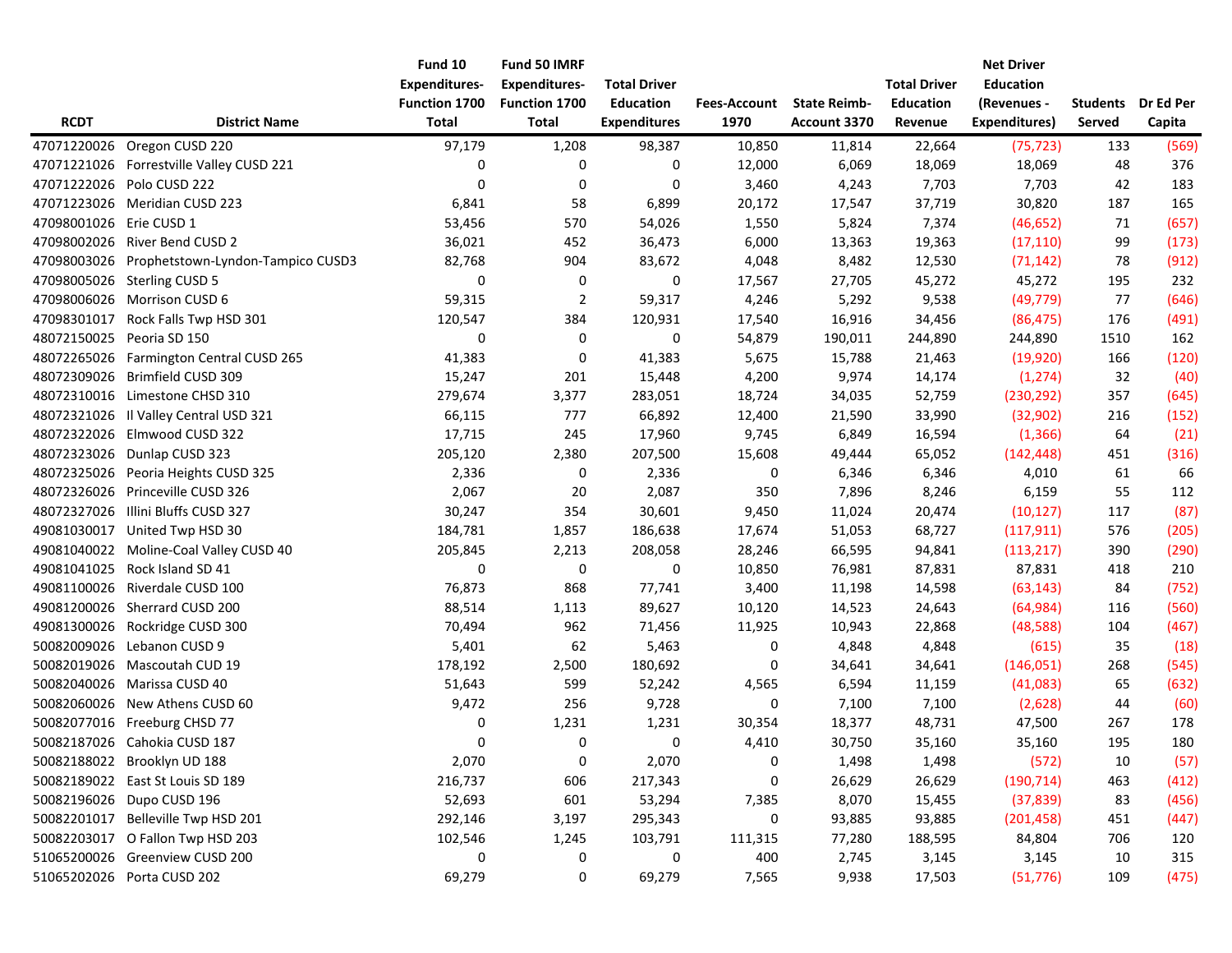|             |                                         | Fund 10              | Fund 50 IMRF         |                     |                     |                     |                     | <b>Net Driver</b> |                 |           |
|-------------|-----------------------------------------|----------------------|----------------------|---------------------|---------------------|---------------------|---------------------|-------------------|-----------------|-----------|
|             |                                         | <b>Expenditures-</b> | <b>Expenditures-</b> | <b>Total Driver</b> |                     |                     | <b>Total Driver</b> | <b>Education</b>  |                 |           |
|             |                                         | Function 1700        | Function 1700        | <b>Education</b>    | <b>Fees-Account</b> | <b>State Reimb-</b> | <b>Education</b>    | (Revenues -       | <b>Students</b> | Dr Ed Per |
| <b>RCDT</b> | <b>District Name</b>                    | <b>Total</b>         | Total                | <b>Expenditures</b> | 1970                | Account 3370        | Revenue             | Expenditures)     | Served          | Capita    |
|             | 51065213026 Athens CUSD 213             | 60,809               | 0                    | 60,809              | 5,705               | 9,017               | 14,722              | (46,087)          | 143             | (322)     |
|             | 51084001026 Tri City CUSD 1             | 0                    | 0                    | 0                   | 8,625               | 5,931               | 14,556              | 14,556            | 48              | 303       |
|             | 51084003A26 Rochester CUSD 3A           | 0                    | $\mathbf 0$          | $\mathbf 0$         | 0                   | 25,350              | 25,350              | 25,350            | 214             | 118       |
| 51084005026 | <b>Ball Chatham CUSD 5</b>              | 193,490              | 2,105                | 195,595             | 54,055              | 49,189              | 103,244             | (92, 351)         | 597             | (155)     |
| 51084008026 | Pleasant Plains CUSD 8                  | 12,294               | 98                   | 12,392              | 0                   | 22,367              | 22,367              | 9,975             | 232             | 43        |
| 51084010026 | Auburn CUSD 10                          | 34,748               | 418                  | 35,166              | 7,806               | 14,655              | 22,461              | (12,705)          | 159             | (80)      |
| 51084011026 | Pawnee CUSD 11                          | 0                    | 0                    | 0                   | 2,250               | 5,854               | 8,104               | 8,104             | 76              | 107       |
|             | 51084014026 Riverton CUSD 14            | 57,196               | 799                  | 57,995              | 14,889              | 13,869              | 28,758              | (29, 237)         | 122             | (240)     |
| 51084015026 | Williamsville CUSD 15                   | 71,545               | 0                    | 71,545              | 5,150               | 18,260              | 23,410              | (48, 135)         | 145             | (332)     |
| 51084016026 | New Berlin CUSD 16                      | 0                    | 0                    | 0                   | 7,070               | 6,008               | 13,078              | 13,078            | 112             | 117       |
| 51084186025 | Springfield SD 186                      | 653,266              | 3,608                | 656,874             | 56,890              | 222,557             | 279,447             | (377, 427)        | 2266            | (167)     |
|             | 53060126026 Havana CUSD 126             | 43,276               | 716                  | 43,992              | 2,908               | 12,052              | 14,960              | (29, 032)         | 85              | (342)     |
| 53060189026 | Illini Central CUSD 189                 | 40,043               | 422                  | 40,465              | 1,995               | 10,158              | 12,153              | (28, 312)         | 74              | (383)     |
|             | 53060191026 Midwest Central CUSD 191    | 42,930               | 424                  | 43,354              | 5,549               | 8,179               | 13,728              | (29, 626)         | 97              | (305)     |
|             | 53090303016 Pekin CSD 303               | 233,707              | 2,632                | 236,339             | 7,685               | 47,035              | 54,720              | (181, 619)        | 494             | (368)     |
|             | 53090308016 Washington CHSD 308         | 302,163              | 3,113                | 305,276             | 15,000              | 43,207              | 58,207              | (247,069)         | 372             | (664)     |
|             | 53090309016 East Peoria CHSD 309        | 85,003               | 793                  | 85,796              | 5,145               | 29,934              | 35,079              | (50, 717)         | 328             | (155)     |
| 53090701026 | Deer Creek-Mackinaw CUSD 701            | 52,541               | 573                  | 53,114              | 16,210              | 9,784               | 25,994              | (27, 120)         | 89              | (305)     |
| 53090702026 | Tremont CUSD 702                        | 95,138               | 997                  | 96,135              | 6,320               | 6,781               | 13,101              | (83,034)          | 92              | (903)     |
| 53090703026 | Delavan CUSD 703                        | 43,661               | 0                    | 43,661              | 1,639               | 5,515               | 7,154               | (36, 507)         | 34              | (1,074)   |
| 53090709026 | Morton CUSD 709                         | 177,406              | 1,670                | 179,076             | $\boldsymbol{0}$    | 28,130              | 28,130              | (150, 946)        | 201             | (751)     |
| 53102006026 | Fieldcrest CUSD 6                       | 85,509               | 0                    | 85,509              | 6,043               | 10,934              | 16,977              | (68, 532)         | 120             | (571)     |
|             | 53102011026 El Paso-Gridley CUSD 11     | 104,746              | 1,116                | 105,862             | 17,565              | 11,359              | 28,924              | (76, 938)         | 85              | (905)     |
|             | 53102021026 Lowpoint-Washburn CUSD 21   | 0                    | 0                    | 0                   | $\pmb{0}$           | 4,162               | 4,162               | 4,162             | 32              | 130       |
|             | 53102060026 Roanoke Benson CUSD 60      | 22,242               | 309                  | 22,551              | 5,240               | 5,963               | 11,203              | (11, 348)         | 87              | (130)     |
| 53102122017 | County of Woodford School               | 142,644              | 1,593                | 144,237             | 40,907              | 30,285              | 71,192              | (73, 045)         | 331             | (221)     |
| 53102140026 | Eureka CUD 140                          | 49,829               | 775                  | 50,604              | 19,750              | 16,597              | 36,347              | (14, 257)         | 186             | (77)      |
| 54092001026 | <b>Bismarck Henning CUSD</b>            | 0                    | 0                    | 0                   | 2,800               | 12,671              | 15,471              | 15,471            | 109             | 142       |
| 54092002026 | Westville CUSD 2                        | 35,823               | 424                  | 36,247              | 85                  | 12,416              | 12,501              | (23, 746)         | 86              | (276)     |
|             | 54092004026 Georgetown-Ridge Farm CUD 4 | 34,196               | 392                  | 34,588              | 7,273               | 9,513               | 16,786              | (17, 802)         | 109             | (163)     |
| 54092011026 | Hoopeston Area CUSD 11                  | 0                    | 0                    | 0                   | 3,713               | 13,518              | 17,231              | 17,231            | 100             | 172       |
|             | 54092076026 Oakwood CUSD 76             | 60,652               | 593                  | 61,245              | 0                   | 10,380              | 10,380              | (50, 865)         | 114             | (446)     |
|             | 54092118024 Danville CCSD 118           | 57,154               | 826                  | 57,980              | 15,045              | 57,612              | 72,657              | 14,677            | 495             | $30\,$    |
|             | 54092225017 Armstrong Twp HSD 225       | 0                    | 0                    | 0                   | 0                   | 4,484               | 4,484               | 4,484             | 41              | 109       |
|             | 54092512026 Salt Fork CUSD 512          | 0                    | 0                    | 0                   | 0                   | 8,727               | 8,727               | 8,727             | 64              | 136       |
|             | 56099200U26 Beecher CUSD 200U           | 20,842               | 298                  | 21,140              | 8,250               | 7,741               | 15,991              | (5, 149)          | 52              | (99)      |
|             | 56099201U26 Crete Monee CUSD 201U       | 160,069              | 1,951                | 162,020             | 21,775              | 49,747              | 71,522              | (90, 498)         | 643             | (141)     |
|             | 56099202022 Plainfield SD 202           | 956,982              | 10,983               | 967,965             | 0                   | 243,892             | 243,892             | (724, 073)        | 2194            | (330)     |
|             | 56099204017 Joliet Twp HSD 204          | 304,110              | 3,723                | 307,833             | 161,491             | 179,267             | 340,758             | 32,925            | 1081            | 30        |